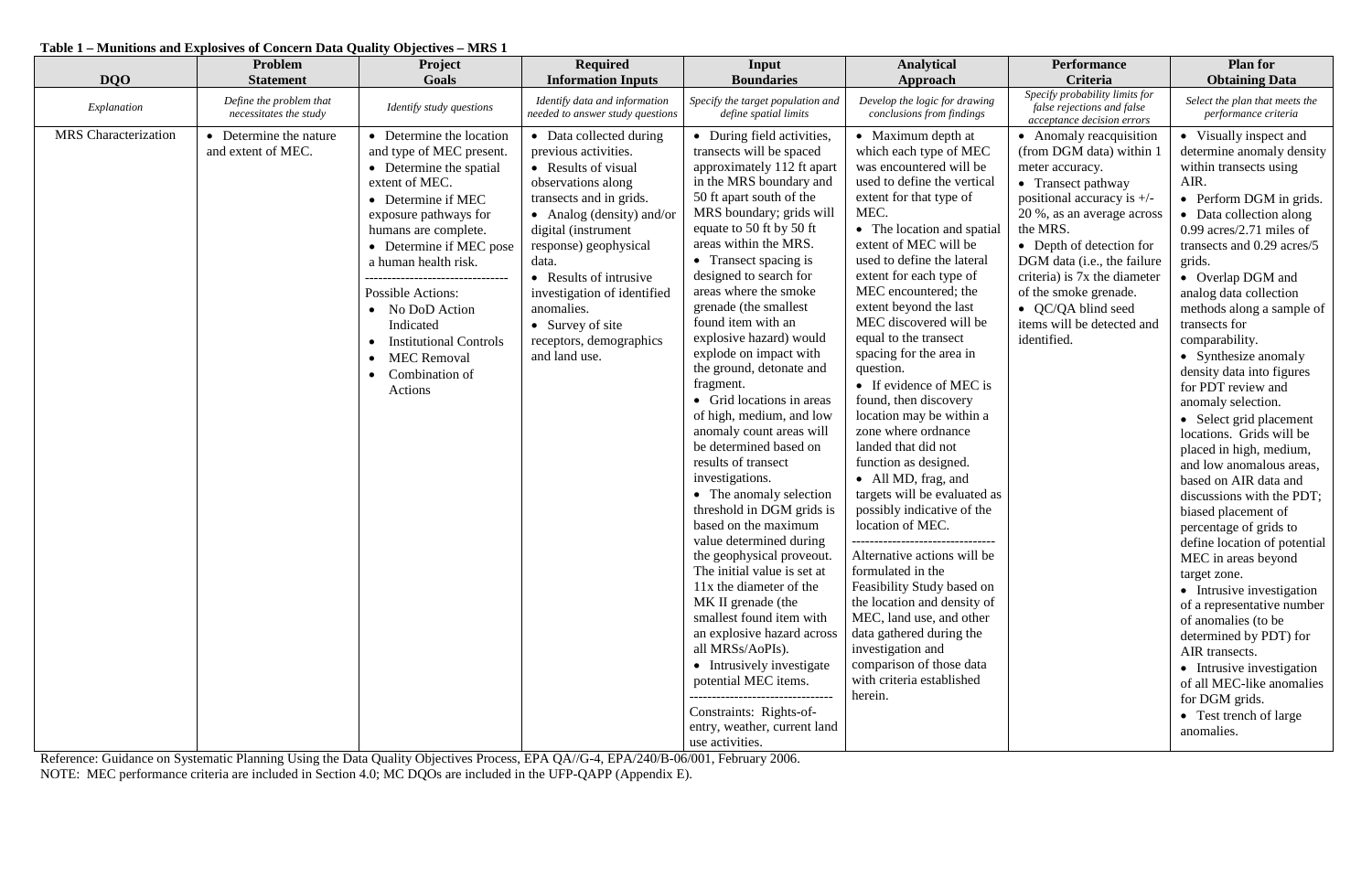## **Table 2 – Munitions and Explosives of Concern Data Quality Objectives – MRS 2**

| <b>DQO</b>                  | <b>Problem</b><br><b>Statement</b>                | Project<br>Goals                                                                                                                                                                                                                                                                                                                                                                              | <b>Required</b><br><b>Information Inputs</b>                                                                                                                                                                                                                                                                                                         | Input<br><b>Boundaries</b>                                                                                                                                                                                                                                                                                                                                                                                                                                                                                                                                                                                                                                                                                                                                                                                                                                                                                                                                                                                                 | <b>Analytical</b><br>Approach                                                                                                                                                                                                                                                                                                                                                                                                                                                                                                                                                                                                                                                                                                                                                                                                                                                                                                                                                 | <b>Performance</b><br>Criteria                                                                                                                                                                                                                                                                                                                                | <b>Plan for</b><br><b>Obtaining Data</b>                                                                                                                                                                                                                                                                                                                                                                                                                                                                                                                                                                                                                                                                                                                                                                                                                                                           |
|-----------------------------|---------------------------------------------------|-----------------------------------------------------------------------------------------------------------------------------------------------------------------------------------------------------------------------------------------------------------------------------------------------------------------------------------------------------------------------------------------------|------------------------------------------------------------------------------------------------------------------------------------------------------------------------------------------------------------------------------------------------------------------------------------------------------------------------------------------------------|----------------------------------------------------------------------------------------------------------------------------------------------------------------------------------------------------------------------------------------------------------------------------------------------------------------------------------------------------------------------------------------------------------------------------------------------------------------------------------------------------------------------------------------------------------------------------------------------------------------------------------------------------------------------------------------------------------------------------------------------------------------------------------------------------------------------------------------------------------------------------------------------------------------------------------------------------------------------------------------------------------------------------|-------------------------------------------------------------------------------------------------------------------------------------------------------------------------------------------------------------------------------------------------------------------------------------------------------------------------------------------------------------------------------------------------------------------------------------------------------------------------------------------------------------------------------------------------------------------------------------------------------------------------------------------------------------------------------------------------------------------------------------------------------------------------------------------------------------------------------------------------------------------------------------------------------------------------------------------------------------------------------|---------------------------------------------------------------------------------------------------------------------------------------------------------------------------------------------------------------------------------------------------------------------------------------------------------------------------------------------------------------|----------------------------------------------------------------------------------------------------------------------------------------------------------------------------------------------------------------------------------------------------------------------------------------------------------------------------------------------------------------------------------------------------------------------------------------------------------------------------------------------------------------------------------------------------------------------------------------------------------------------------------------------------------------------------------------------------------------------------------------------------------------------------------------------------------------------------------------------------------------------------------------------------|
| Explanation                 | Define the problem that<br>necessitates the study | Identify study questions                                                                                                                                                                                                                                                                                                                                                                      | Identify data and information<br>needed to answer study questions                                                                                                                                                                                                                                                                                    | Specify the target population and<br>define spatial limits                                                                                                                                                                                                                                                                                                                                                                                                                                                                                                                                                                                                                                                                                                                                                                                                                                                                                                                                                                 | Develop the logic for drawing<br>conclusions from findings                                                                                                                                                                                                                                                                                                                                                                                                                                                                                                                                                                                                                                                                                                                                                                                                                                                                                                                    | Specify probability limits for<br>false rejections and false<br>acceptance decision errors                                                                                                                                                                                                                                                                    | Select the plan that meets the<br>performance criteria                                                                                                                                                                                                                                                                                                                                                                                                                                                                                                                                                                                                                                                                                                                                                                                                                                             |
| <b>MRS</b> Characterization | Determine the nature<br>and extent of MEC.        | • Determine the location<br>and type of MEC present.<br>• Determine the spatial<br>extent of MEC.<br>• Determine if MEC<br>exposure pathways for<br>humans are complete.<br>• Determine if MEC pose<br>a human health risk.<br>.<br><b>Possible Actions:</b><br>• No DoD Action<br>Indicated<br><b>Institutional Controls</b><br><b>MEC Removal</b><br>Combination of<br>$\bullet$<br>Actions | • Data collected during<br>previous activities.<br>• Results of visual<br>observations along<br>transects and in grids.<br>• Analog (density) and/or<br>digital (instrument<br>response) geophysical<br>data.<br>• Results of intrusive<br>investigation of identified<br>anomalies.<br>• Survey of site<br>receptors, demographics<br>and land use. | • During field activities,<br>transects will be spaced<br>approximately 112 ft apart<br>and grids will equate to 50<br>ft by 50 ft areas within the<br>MRS.<br>• Transect spacing is<br>designed to search for<br>areas where the MK II<br>grenade (the smallest<br>found item with an<br>explosive hazard) would<br>explode on impact with<br>the ground, detonate and<br>fragment.<br>• Grid locations in areas<br>of high, medium, and low<br>anomaly count areas will<br>be determined based on<br>results of transect<br>investigations.<br>• The anomaly selection<br>threshold in DGM grids is<br>based on the maximum<br>value determined during<br>the geophysical proveout.<br>The initial value is set at<br>11x the diameter of the<br>MK II grenade (the<br>smallest found item with<br>an explosive hazard across<br>all MRSs/AoPIs).<br>• Intrusively investigate<br>potential MEC items.<br>--------------------------------<br>Constraints: Rights-of-<br>entry, weather, current land<br>use activities. | • Maximum depth at<br>which each type of MEC<br>was encountered will be<br>used to define the vertical<br>extent for that type of<br>MEC.<br>• The location and spatial<br>extent of MEC will be<br>used to define the lateral<br>extent for each type of<br>MEC encountered; the<br>extent beyond the last<br>MEC discovered will be<br>equal to the transect<br>spacing for the area in<br>question.<br>• If evidence of MEC is<br>found, then discovery<br>location may be within a<br>zone where ordnance<br>landed that did not<br>function as designed.<br>• All MD, frag, and<br>targets will be evaluated as<br>possibly indicative of the<br>location of MEC.<br>.________________________________<br>Alternative actions will be<br>formulated in the<br>Feasibility Study based on<br>the location and density of<br>MEC, land use, and other<br>data gathered during the<br>investigation and<br>comparison of those data<br>with criteria established<br>herein. | • Anomaly reacquisition<br>(from DGM data) within 1<br>meter accuracy.<br>• Transect pathway<br>positional accuracy is $+/-$<br>20 %, as an average across<br>the MRS.<br>• Depth of detection for<br>DGM data (i.e., the failure<br>criteria) is 7x the diameter<br>of the MK II grenade.<br>• QC/QA blind seed<br>items will be detected and<br>identified. | • Visually inspect and<br>determine anomaly density<br>within transects using<br>DGM, AIR and/or mag-<br>and-dig.<br>• Data collection along<br>$0.63$ acres/1.74 miles of<br>transects and 0.11 acres/2<br>grids.<br>• Overlap DGM and<br>analog data collection<br>methods along a sample of<br>transects for<br>comparability.<br>• Synthesize anomaly<br>density data into figures<br>for PDT review and<br>anomaly selection.<br>• Select grid placement<br>locations. Grids will be<br>placed in high, medium,<br>and low anomalous areas,<br>based on DGM data and<br>discussions with the PDT; $\vert$<br>biased placement of<br>percentage of grids to<br>define location of potential<br>MEC in areas beyond<br>target zone.<br>• Intrusive investigation<br>of all anomalies for mag-<br>and-dig transects.<br>• Intrusive investigation<br>of all MEC-like anomalies<br>for DGM grids. |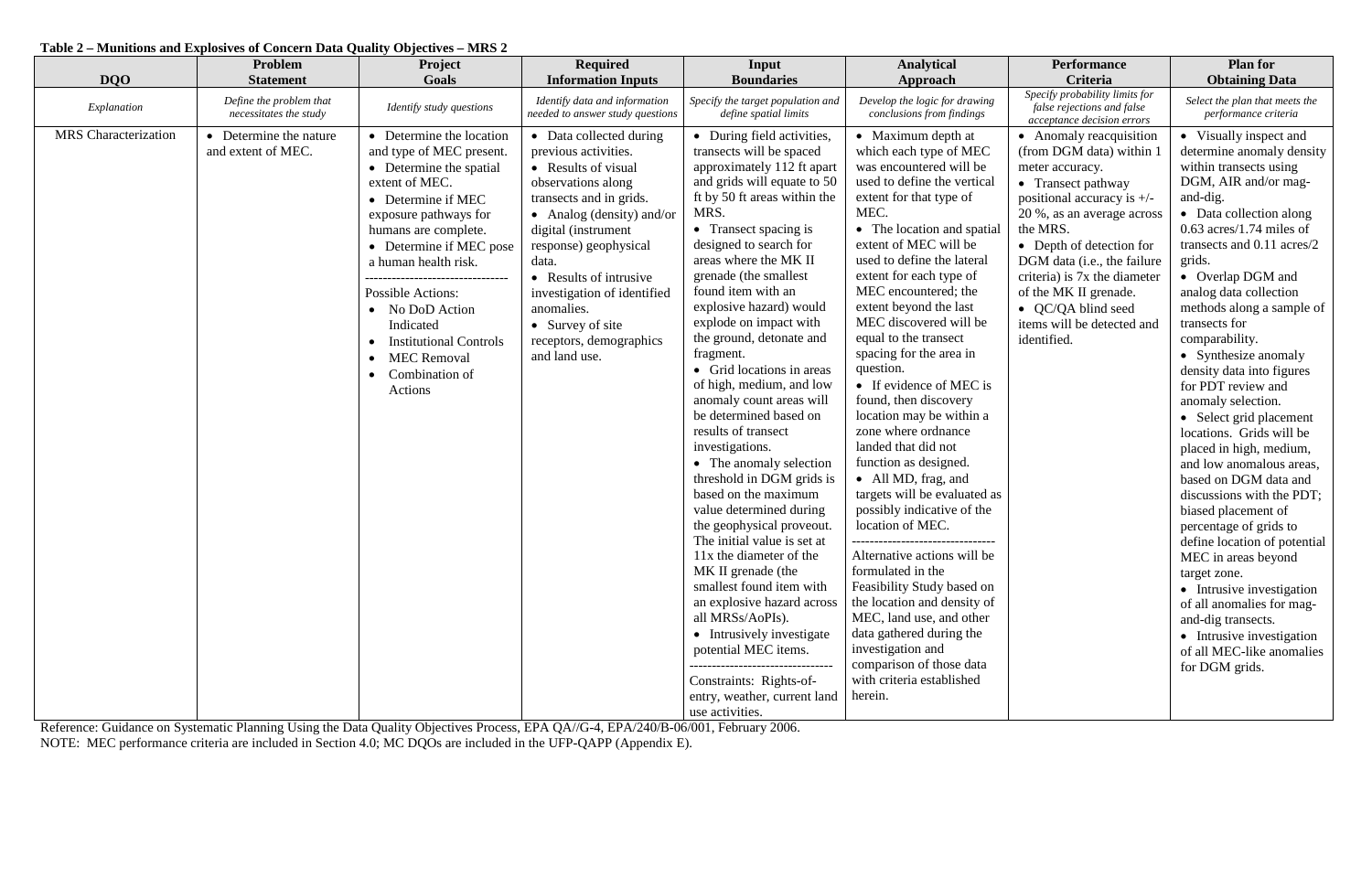## **Table 3 – Munitions and Explosives of Concern Data Quality Objectives – MRS 3**

| <b>DQO</b>                  | Problem<br><b>Statement</b>                       | <b>Project</b><br>Goals                                                                                                                                                                                                                                                                                                                                                                                                       | <b>Required</b><br><b>Information Inputs</b>                                                                                                                                                                                                                                                                                                         | Input<br><b>Boundaries</b>                                                                                                                                                                                                                                                                                                                                                                                                                                                                                                                                                                                                                                                                                                                                                                                                                                                                                                                                                                                                                                                    | <b>Analytical</b><br>Approach                                                                                                                                                                                                                                                                                                                                                                                                                                                                                                                                                                                                                                                                                                                                                                                                                                                                                                                                                | <b>Performance</b><br>Criteria                                                                                                                                                                                                                                                                                                                                                           | <b>Plan for</b><br><b>Obtaining Data</b>                                                                                                                                                                                                                                                                                                                                                                                                                                                                                                                                                                                                                                                                                                                                                                                                                                                                                                                                                                                                                                                                 |
|-----------------------------|---------------------------------------------------|-------------------------------------------------------------------------------------------------------------------------------------------------------------------------------------------------------------------------------------------------------------------------------------------------------------------------------------------------------------------------------------------------------------------------------|------------------------------------------------------------------------------------------------------------------------------------------------------------------------------------------------------------------------------------------------------------------------------------------------------------------------------------------------------|-------------------------------------------------------------------------------------------------------------------------------------------------------------------------------------------------------------------------------------------------------------------------------------------------------------------------------------------------------------------------------------------------------------------------------------------------------------------------------------------------------------------------------------------------------------------------------------------------------------------------------------------------------------------------------------------------------------------------------------------------------------------------------------------------------------------------------------------------------------------------------------------------------------------------------------------------------------------------------------------------------------------------------------------------------------------------------|------------------------------------------------------------------------------------------------------------------------------------------------------------------------------------------------------------------------------------------------------------------------------------------------------------------------------------------------------------------------------------------------------------------------------------------------------------------------------------------------------------------------------------------------------------------------------------------------------------------------------------------------------------------------------------------------------------------------------------------------------------------------------------------------------------------------------------------------------------------------------------------------------------------------------------------------------------------------------|------------------------------------------------------------------------------------------------------------------------------------------------------------------------------------------------------------------------------------------------------------------------------------------------------------------------------------------------------------------------------------------|----------------------------------------------------------------------------------------------------------------------------------------------------------------------------------------------------------------------------------------------------------------------------------------------------------------------------------------------------------------------------------------------------------------------------------------------------------------------------------------------------------------------------------------------------------------------------------------------------------------------------------------------------------------------------------------------------------------------------------------------------------------------------------------------------------------------------------------------------------------------------------------------------------------------------------------------------------------------------------------------------------------------------------------------------------------------------------------------------------|
| Explanation                 | Define the problem that<br>necessitates the study | Identify study questions                                                                                                                                                                                                                                                                                                                                                                                                      | Identify data and information<br>needed to answer study questions                                                                                                                                                                                                                                                                                    | Specify the target population and<br>define spatial limits                                                                                                                                                                                                                                                                                                                                                                                                                                                                                                                                                                                                                                                                                                                                                                                                                                                                                                                                                                                                                    | Develop the logic for drawing<br>conclusions from findings                                                                                                                                                                                                                                                                                                                                                                                                                                                                                                                                                                                                                                                                                                                                                                                                                                                                                                                   | Specify probability limits for<br>false rejections and false<br>acceptance decision errors                                                                                                                                                                                                                                                                                               | Select the plan that meets the<br>performance criteria                                                                                                                                                                                                                                                                                                                                                                                                                                                                                                                                                                                                                                                                                                                                                                                                                                                                                                                                                                                                                                                   |
| <b>MRS</b> Characterization | Determine the nature<br>and extent of MEC.        | • Determine the location<br>and type of MEC present.<br>• Determine the spatial<br>extent of MEC.<br>• Determine if MEC<br>exposure pathways for<br>humans are complete.<br>• Determine if MEC pose<br>a human health risk.<br>---------------------------------<br><b>Possible Actions:</b><br>• No DoD Action<br>Indicated<br><b>Institutional Controls</b><br><b>MEC Removal</b><br>$\bullet$<br>Combination of<br>Actions | • Data collected during<br>previous activities.<br>• Results of visual<br>observations along<br>transects and in grids.<br>• Analog (density) and/or<br>digital (instrument<br>response) geophysical<br>data.<br>• Results of intrusive<br>investigation of identified<br>anomalies.<br>• Survey of site<br>receptors, demographics<br>and land use. | • During field activities,<br>transects will be variously<br>spaced apart (i.e., 112 ft,<br>242 ft, or 416 ft) and grids<br>will equate to 50 ft by 50<br>ft areas within the MRS.<br>• Transect spacing is<br>designed to search for<br>areas where the MK II<br>grenades, 37mm, or 60mm<br>mortars (the smallest<br>found item with an<br>explosive hazard) would<br>explode on impact with<br>the ground, detonate and<br>fragment.<br>• Grid locations in areas<br>of high, medium, and low<br>anomaly count areas will<br>be determined based on<br>results of transect<br>investigations.<br>• The anomaly selection<br>threshold in DGM grids is<br>based on the maximum<br>value determined during<br>the geophysical proveout.<br>The initial value is set at<br>11x the diameter of the<br>MK II grenade (the<br>smallest found item with<br>an explosive hazard across<br>all MRSs/AoPIs).<br>• Intrusively investigate<br>potential MEC items.<br>---------------------------------<br>Constraints: Rights-of-<br>entry, weather, current land<br>use activities. | • Maximum depth at<br>which each type of MEC<br>was encountered will be<br>used to define the vertical<br>extent for that type of<br>MEC.<br>• The location and spatial<br>extent of MEC will be<br>used to define the lateral<br>extent for each type of<br>MEC encountered; the<br>extent beyond the last<br>MEC discovered will be<br>equal to the transect<br>spacing for the area in<br>question.<br>• If evidence of MEC is<br>found, then discovery<br>location may be within a<br>zone where ordnance<br>landed that did not<br>function as designed.<br>• All MD, frag, and<br>targets will be evaluated as<br>possibly indicative of the<br>location of MEC.<br>--------------------------------<br>Alternative actions will be<br>formulated in the<br>Feasibility Study based on<br>the location and density of<br>MEC, land use, and other<br>data gathered during the<br>investigation and<br>comparison of those data<br>with criteria established<br>herein. | • Anomaly reacquisition<br>(from DGM data) within 1<br>meter accuracy.<br>• Transect pathway<br>positional accuracy is $+/-$<br>20 %, as an average across<br>the MRS.<br>• Depth of detection for<br>DGM data (i.e., the failure<br>criteria) is 7x the diameter<br>of the MK II grenades,<br>37mm, or 60mm mortars.<br>• QC/QA blind seed<br>items will be detected and<br>identified. | • Visually inspect and<br>determine anomaly density<br>within transects using<br>DGM, AIR and/or mag-<br>and-dig.<br>• Data collection along<br>91.87 acres/252.63 miles<br>of transects and 9.24<br>$acres/161$ grids.<br>• Overlap DGM and<br>analog data collection<br>methods along a sample of<br>transects for<br>comparability.<br>• Synthesize anomaly<br>density data into figures<br>for PDT review and<br>anomaly selection.<br>• Select grid placement<br>locations. Grids will be<br>placed in high, medium,<br>and low anomalous areas,<br>based on DGM and AIR<br>data and discussions with<br>the PDT; biased placement<br>of percentage of grids to<br>define location of potential<br>MEC in areas beyond<br>target zone.<br>• Intrusive investigation<br>of all anomalies for mag-<br>and-dig transects.<br>• Intrusive investigation<br>of a representative number<br>of anomalies (to be<br>determined by PDT) for<br>AIR transects.<br>• Intrusive investigation<br>of all anomalies for AIR<br>grids.<br>• Intrusive investigation<br>of all MEC-like anomalies<br>for DGM grids. |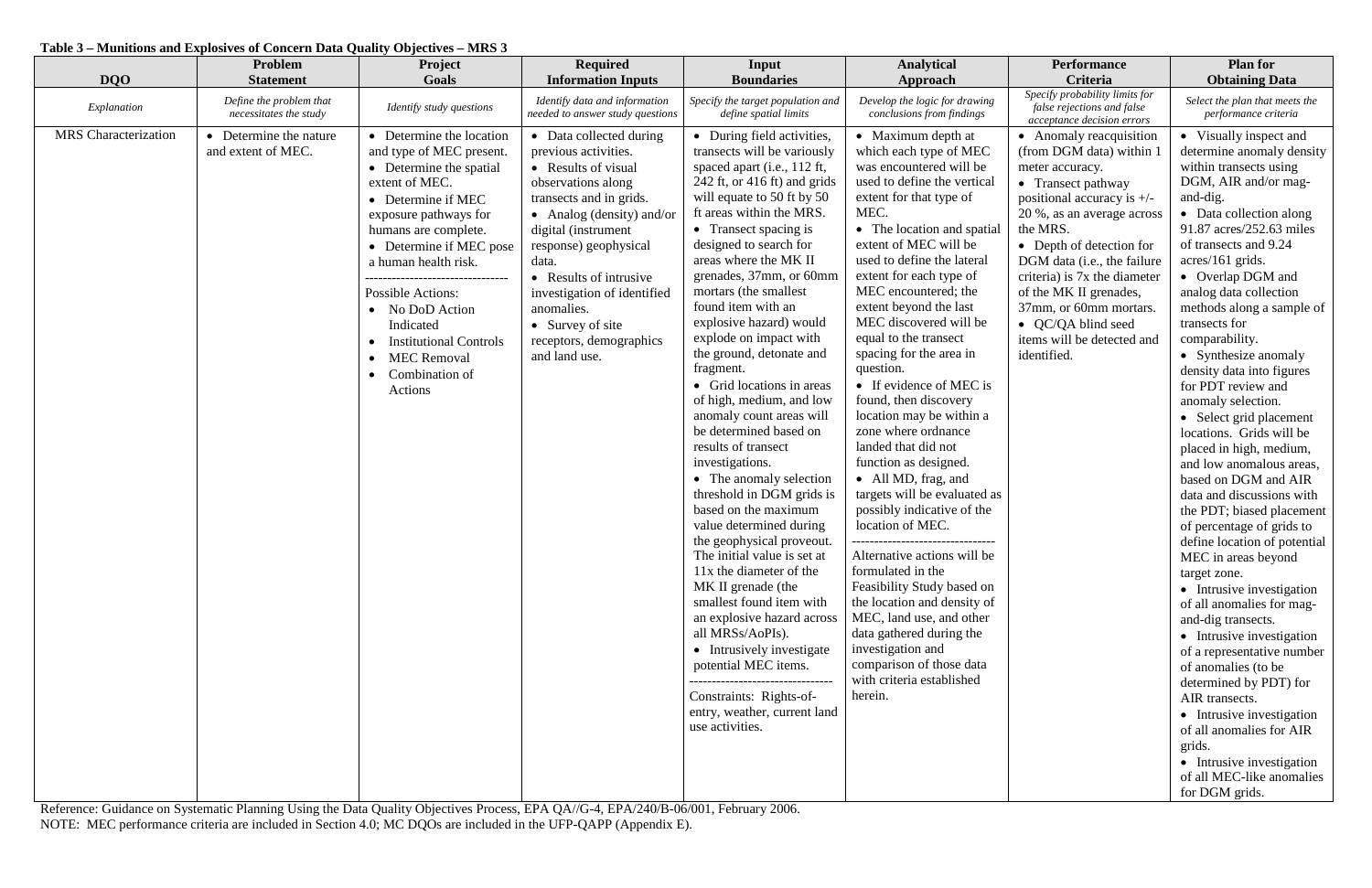#### **Table 4 – Munitions and Explosives of Concern Data Quality Objectives – AoPI 3**

| <b>DQO</b>                  | Problem<br><b>Statement</b>                       | Project<br>Goals                                                                                                                                                                                                                                                                                                                                                                                        | <b>Required</b><br><b>Information Inputs</b>                                                                                                                                                                                                                                                                                                         | Input<br><b>Boundaries</b>                                                                                                                                                                                                                                                                                                                                                                                                                                                                                                                                                                                                                                                                                                                                                                                                                                                                                                                                                                                                  | <b>Analytical</b><br>Approach                                                                                                                                                                                                                                                                                                                                                                                                                                                                                                                                                                                                                                                                                                                                                                                                                                                                                                                                               | Performance<br><b>Criteria</b>                                                                                                                                                                                                                                                                                                                                 | <b>Plan for</b><br><b>Obtaining Data</b>                                                                                                                                                                                                                                                                                                                                                                                                                                                                                                                                                                                                                                                                                                                                                                                                                                       |
|-----------------------------|---------------------------------------------------|---------------------------------------------------------------------------------------------------------------------------------------------------------------------------------------------------------------------------------------------------------------------------------------------------------------------------------------------------------------------------------------------------------|------------------------------------------------------------------------------------------------------------------------------------------------------------------------------------------------------------------------------------------------------------------------------------------------------------------------------------------------------|-----------------------------------------------------------------------------------------------------------------------------------------------------------------------------------------------------------------------------------------------------------------------------------------------------------------------------------------------------------------------------------------------------------------------------------------------------------------------------------------------------------------------------------------------------------------------------------------------------------------------------------------------------------------------------------------------------------------------------------------------------------------------------------------------------------------------------------------------------------------------------------------------------------------------------------------------------------------------------------------------------------------------------|-----------------------------------------------------------------------------------------------------------------------------------------------------------------------------------------------------------------------------------------------------------------------------------------------------------------------------------------------------------------------------------------------------------------------------------------------------------------------------------------------------------------------------------------------------------------------------------------------------------------------------------------------------------------------------------------------------------------------------------------------------------------------------------------------------------------------------------------------------------------------------------------------------------------------------------------------------------------------------|----------------------------------------------------------------------------------------------------------------------------------------------------------------------------------------------------------------------------------------------------------------------------------------------------------------------------------------------------------------|--------------------------------------------------------------------------------------------------------------------------------------------------------------------------------------------------------------------------------------------------------------------------------------------------------------------------------------------------------------------------------------------------------------------------------------------------------------------------------------------------------------------------------------------------------------------------------------------------------------------------------------------------------------------------------------------------------------------------------------------------------------------------------------------------------------------------------------------------------------------------------|
| Explanation                 | Define the problem that<br>necessitates the study | Identify study questions                                                                                                                                                                                                                                                                                                                                                                                | Identify data and information<br>needed to answer study questions                                                                                                                                                                                                                                                                                    | Specify the target population and<br>define spatial limits                                                                                                                                                                                                                                                                                                                                                                                                                                                                                                                                                                                                                                                                                                                                                                                                                                                                                                                                                                  | Develop the logic for drawing<br>conclusions from findings                                                                                                                                                                                                                                                                                                                                                                                                                                                                                                                                                                                                                                                                                                                                                                                                                                                                                                                  | Specify probability limits for<br>false rejections and false<br>acceptance decision errors                                                                                                                                                                                                                                                                     | Select the plan that meets the<br>performance criteria                                                                                                                                                                                                                                                                                                                                                                                                                                                                                                                                                                                                                                                                                                                                                                                                                         |
| <b>MRS</b> Characterization | Determine the nature<br>and extent of MEC.        | • Determine the location<br>and type of MEC present.<br>• Determine the spatial<br>extent of MEC.<br>• Determine if MEC<br>exposure pathways for<br>humans are complete.<br>• Determine if MEC pose<br>a human health risk.<br>-----------<br><b>Possible Actions:</b><br>• No DoD Action<br>Indicated<br><b>Institutional Controls</b><br><b>MEC Removal</b><br>Combination of<br>$\bullet$<br>Actions | • Data collected during<br>previous activities.<br>• Results of visual<br>observations along<br>transects and in grids.<br>• Analog (density) and/or<br>digital (instrument<br>response) geophysical<br>data.<br>• Results of intrusive<br>investigation of identified<br>anomalies.<br>• Survey of site<br>receptors, demographics<br>and land use. | • During field activities,<br>transects will be spaced<br>approximately 112 ft apart<br>and grids will equate to 50<br>ft by 50 ft areas within the<br>AoPI.<br>• Transect spacing is<br>designed to search for<br>areas where the MK II<br>grenade (the smallest<br>found item with an<br>explosive hazard) would<br>explode on impact with<br>the ground, detonate and<br>fragment.<br>• Grid locations in areas<br>of high, medium, and low<br>anomaly count areas will<br>be determined based on<br>results of transect<br>investigations.<br>• The anomaly selection<br>threshold in DGM grids is<br>based on the maximum<br>value determined during<br>the geophysical proveout.<br>The initial value is set at<br>11x the diameter of the<br>MK II grenade (the<br>smallest found item with<br>an explosive hazard across<br>all MRSs/AoPIs).<br>• Intrusively investigate<br>potential MEC items.<br>--------------------------------<br>Constraints: Rights-of-<br>entry, weather, current land<br>use activities. | • Maximum depth at<br>which each type of MEC<br>was encountered will be<br>used to define the vertical<br>extent for that type of<br>MEC.<br>• The location and spatial<br>extent of MEC will be<br>used to define the lateral<br>extent for each type of<br>MEC encountered; the<br>extent beyond the last<br>MEC discovered will be<br>equal to the transect<br>spacing for the area in<br>question.<br>• If evidence of MEC is<br>found, then discovery<br>location may be within a<br>zone where ordnance<br>landed that did not<br>function as designed.<br>• All MD, frag, and<br>targets will be evaluated as<br>possibly indicative of the<br>location of MEC.<br>-------------------------------<br>Alternative actions will be<br>formulated in the<br>Feasibility Study based on<br>the location and density of<br>MEC, land use, and other<br>data gathered during the<br>investigation and<br>comparison of those data<br>with criteria established<br>herein. | • Anomaly reacquisition<br>(from DGM data) within 1<br>meter accuracy.<br>• Transect pathway<br>positional accuracy is $+/-$<br>20 %, as an average across<br>the AoPI.<br>• Depth of detection for<br>DGM data (i.e., the failure<br>criteria) is 7x the diameter<br>of the MK II grenade.<br>• QC/QA blind seed<br>items will be detected and<br>identified. | • Visually inspect and<br>determine anomaly density<br>within transects using<br>DGM and mag-and-dig.<br>• Data collection along<br>$0.69$ acres/1.89 miles of<br>transects and 0.11 acres/2<br>grids.<br>• Overlap DGM and<br>analog data collection<br>methods along a sample of<br>transects for<br>comparability.<br>• Synthesize anomaly<br>density data into figures<br>for PDT review and<br>anomaly selection.<br>• Select grid placement<br>locations. Grids will be<br>placed in high, medium,<br>and low anomalous areas,<br>based on DGM data and<br>discussions with the PDT;<br>biased placement of<br>percentage of grids to<br>define location of potential<br>MEC in areas beyond<br>target zone.<br>• Intrusive investigation<br>of all anomalies for mag-<br>and-dig transects.<br>• Intrusive investigation<br>of all MEC-like anomalies<br>for DGM grids. |

Reference: Guidance on Systematic Planning Using the Data Quality Objectives Process, EPA QA//G-4, EPA/240/B-06/001, February 2006.

NOTE: MEC performance criteria are included in Section 4.0; MC DQOs are included in the UFP-QAPP (Appendix E).

(The DQOs presented here, for AoPI 3, may change following meetings between the USAESCH and the golf course owners.)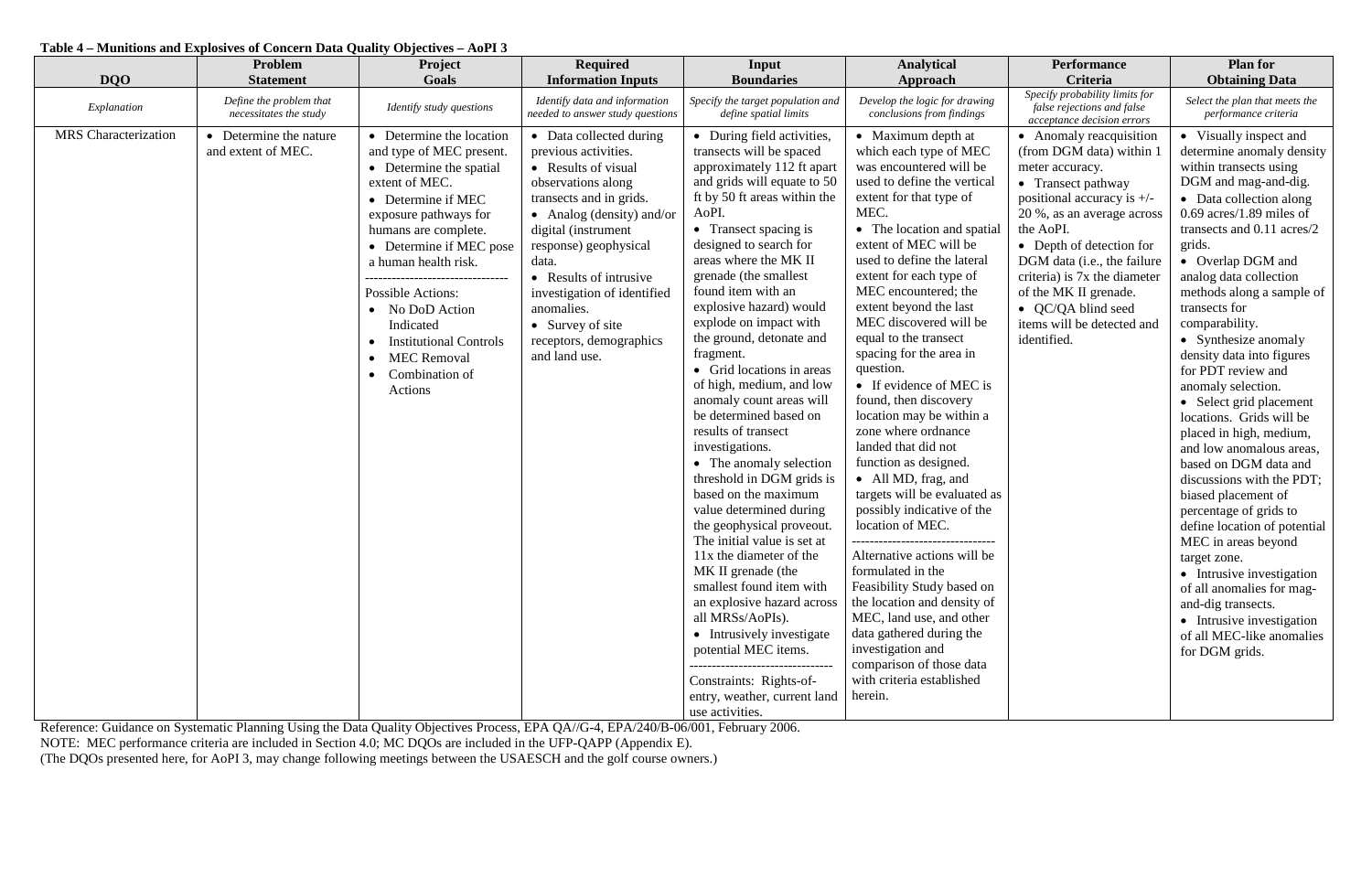## **Table 5 – Munitions and Explosives of Concern Data Quality Objectives – AoPI 5**

| <b>DQO</b>                  | Problem<br><b>Statement</b>                       | Project<br>Goals                                                                                                                                                                                                                                                                                                                                                                                                                          | <b>Required</b><br><b>Information Inputs</b>                                                                                                                                                                                                                                                                                                         | Input<br><b>Boundaries</b>                                                                                                                                                                                                                                                                                                                                                                                                                                                                                                                                                                                                                                                                                                                                                                                                                                                                                                                                                                                                   | <b>Analytical</b><br>Approach                                                                                                                                                                                                                                                                                                                                                                                                                                                                                                                                                                                                                                                                                                                                                                                                                                                                                                            | <b>Performance</b><br>Criteria                                                                                                                                                                                                                                                                                                                                 | <b>Plan for</b><br><b>Obtaining Data</b>                                                                                                                                                                                                                                                                                                                                                                                                                                                                                                                                                                                                                                                                                                                                                                                                                                      |
|-----------------------------|---------------------------------------------------|-------------------------------------------------------------------------------------------------------------------------------------------------------------------------------------------------------------------------------------------------------------------------------------------------------------------------------------------------------------------------------------------------------------------------------------------|------------------------------------------------------------------------------------------------------------------------------------------------------------------------------------------------------------------------------------------------------------------------------------------------------------------------------------------------------|------------------------------------------------------------------------------------------------------------------------------------------------------------------------------------------------------------------------------------------------------------------------------------------------------------------------------------------------------------------------------------------------------------------------------------------------------------------------------------------------------------------------------------------------------------------------------------------------------------------------------------------------------------------------------------------------------------------------------------------------------------------------------------------------------------------------------------------------------------------------------------------------------------------------------------------------------------------------------------------------------------------------------|------------------------------------------------------------------------------------------------------------------------------------------------------------------------------------------------------------------------------------------------------------------------------------------------------------------------------------------------------------------------------------------------------------------------------------------------------------------------------------------------------------------------------------------------------------------------------------------------------------------------------------------------------------------------------------------------------------------------------------------------------------------------------------------------------------------------------------------------------------------------------------------------------------------------------------------|----------------------------------------------------------------------------------------------------------------------------------------------------------------------------------------------------------------------------------------------------------------------------------------------------------------------------------------------------------------|-------------------------------------------------------------------------------------------------------------------------------------------------------------------------------------------------------------------------------------------------------------------------------------------------------------------------------------------------------------------------------------------------------------------------------------------------------------------------------------------------------------------------------------------------------------------------------------------------------------------------------------------------------------------------------------------------------------------------------------------------------------------------------------------------------------------------------------------------------------------------------|
| Explanation                 | Define the problem that<br>necessitates the study | Identify study questions                                                                                                                                                                                                                                                                                                                                                                                                                  | Identify data and information<br>needed to answer study questions                                                                                                                                                                                                                                                                                    | Specify the target population and<br>define spatial limits                                                                                                                                                                                                                                                                                                                                                                                                                                                                                                                                                                                                                                                                                                                                                                                                                                                                                                                                                                   | Develop the logic for drawing<br>conclusions from findings                                                                                                                                                                                                                                                                                                                                                                                                                                                                                                                                                                                                                                                                                                                                                                                                                                                                               | Specify probability limits for<br>false rejections and false<br>acceptance decision errors                                                                                                                                                                                                                                                                     | Select the plan that meets the<br>performance criteria                                                                                                                                                                                                                                                                                                                                                                                                                                                                                                                                                                                                                                                                                                                                                                                                                        |
| <b>MRS</b> Characterization | Determine the nature<br>and extent of MEC.        | • Determine the location<br>and type of MEC present.<br>• Determine the spatial<br>extent of MEC.<br>• Determine if MEC<br>exposure pathways for<br>humans are complete.<br>• Determine if MEC pose<br>a human health risk.<br>--------------------------------<br><b>Possible Actions:</b><br>• No DoD Action<br>Indicated<br><b>Institutional Controls</b><br><b>MEC Removal</b><br>$\bullet$<br>Combination of<br>$\bullet$<br>Actions | • Data collected during<br>previous activities.<br>• Results of visual<br>observations along<br>transects and in grids.<br>• Analog (density) and/or<br>digital (instrument<br>response) geophysical<br>data.<br>• Results of intrusive<br>investigation of identified<br>anomalies.<br>• Survey of site<br>receptors, demographics<br>and land use. | • During field activities,<br>transects will be spaced<br>approximately 173 ft apart<br>and grids will equate to 50<br>ft by 50 ft areas within the<br>AoPI.<br>• Transect spacing is<br>designed to search for<br>areas where the rifle<br>grenade (the smallest<br>found item with an<br>explosive hazard) would<br>explode on impact with<br>the ground, detonate and<br>fragment.<br>• Grid locations in areas<br>of high, medium, and low<br>anomaly count areas will<br>be determined based on<br>results of transect<br>investigations.<br>• The anomaly selection<br>threshold in DGM grids is<br>based on the maximum<br>value determined during<br>the geophysical proveout.<br>The initial value is set at<br>11x the diameter of the<br>MK II grenade (the<br>smallest found item with<br>an explosive hazard across<br>all MRSs/AoPIs).<br>• Intrusively investigate<br>potential MEC items.<br>---------------------------------<br>Constraints: Rights-of-<br>entry, weather, current land<br>use activities. | • Maximum depth at<br>which each type of MEC<br>was encountered will be<br>used to define the vertical<br>extent for that type of<br>MEC.<br>• The location and spatial<br>extent of MEC will be<br>used to define the lateral<br>extent for each type of<br>MEC encountered; the<br>extent beyond the last<br>MEC discovered will be<br>equal to the transect<br>spacing for the area in<br>question.<br>• If evidence of MEC is<br>found, then discovery<br>location may be within a<br>zone where ordnance<br>landed that did not<br>function as designed.<br>• All MD, frag, and<br>targets will be evaluated as<br>possibly indicative of the<br>location of MEC.<br>Alternative actions will be<br>formulated in the<br>Feasibility Study based on<br>the location and density of<br>MEC, land use, and other<br>data gathered during the<br>investigation and<br>comparison of those data<br>with criteria established<br>herein. | • Anomaly reacquisition<br>(from DGM data) within 1<br>meter accuracy.<br>• Transect pathway<br>positional accuracy is $+/-$<br>20 %, as an average across<br>the AoPI.<br>• Depth of detection for<br>DGM data (i.e., the failure<br>criteria) is 7x the diameter<br>of the rifle grenade.<br>• QC/QA blind seed<br>items will be detected and<br>identified. | • Visually inspect and<br>determine anomaly density<br>within transects using<br>DGM and mag-and-dig.<br>• Data collection along<br>$0.11$ acres/0.30 miles of<br>transects and 0.06 acres/1<br>grid.<br>• Overlap DGM and<br>analog data collection<br>methods along a sample of<br>transects for<br>comparability.<br>• Synthesize anomaly<br>density data into figures<br>for PDT review and<br>anomaly selection.<br>• Select grid placement<br>locations. Grids will be<br>placed in high, medium,<br>and low anomalous areas,<br>based on DGM data and<br>discussions with the PDT;<br>biased placement of<br>percentage of grids to<br>define location of potential<br>MEC in areas beyond<br>target zone.<br>• Intrusive investigation<br>of all anomalies for mag-<br>and-dig transects.<br>• Intrusive investigation<br>of all MEC-like anomalies<br>for DGM grids. |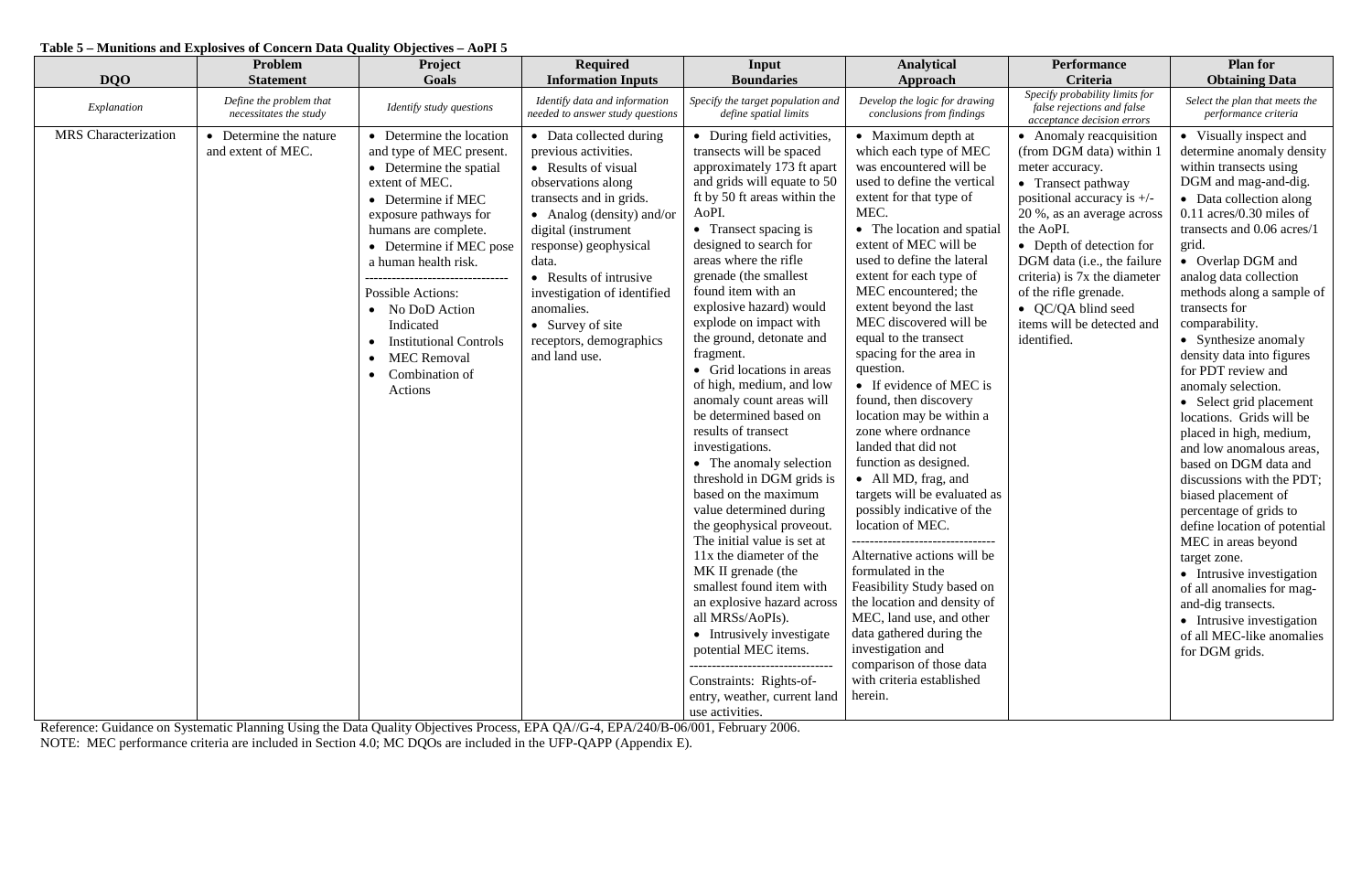## **Table 6 – Munitions and Explosives of Concern Data Quality Objectives – AoPI 8**

| <b>DQO</b>                  | Problem<br><b>Statement</b>                       | Project<br>Goals                                                                                                                                                                                                                                                                                                                                                                                                                          | <b>Required</b><br><b>Information Inputs</b>                                                                                                                                                                                                                                                                                                         | Input<br><b>Boundaries</b>                                                                                                                                                                                                                                                                                                                                                                                                                                                                                                                                                                                                                                                                                                                                                                                                                                                                                                                                                                                                   | <b>Analytical</b><br>Approach                                                                                                                                                                                                                                                                                                                                                                                                                                                                                                                                                                                                                                                                                                                                                                                                                                                                                                            | <b>Performance</b><br>Criteria                                                                                                                                                                                                                                                                                                                                 | <b>Plan for</b><br><b>Obtaining Data</b>                                                                                                                                                                                                                                                                                                                                                                                                                                                                                                                                                                                                                                                                                                                                                                                                                                       |
|-----------------------------|---------------------------------------------------|-------------------------------------------------------------------------------------------------------------------------------------------------------------------------------------------------------------------------------------------------------------------------------------------------------------------------------------------------------------------------------------------------------------------------------------------|------------------------------------------------------------------------------------------------------------------------------------------------------------------------------------------------------------------------------------------------------------------------------------------------------------------------------------------------------|------------------------------------------------------------------------------------------------------------------------------------------------------------------------------------------------------------------------------------------------------------------------------------------------------------------------------------------------------------------------------------------------------------------------------------------------------------------------------------------------------------------------------------------------------------------------------------------------------------------------------------------------------------------------------------------------------------------------------------------------------------------------------------------------------------------------------------------------------------------------------------------------------------------------------------------------------------------------------------------------------------------------------|------------------------------------------------------------------------------------------------------------------------------------------------------------------------------------------------------------------------------------------------------------------------------------------------------------------------------------------------------------------------------------------------------------------------------------------------------------------------------------------------------------------------------------------------------------------------------------------------------------------------------------------------------------------------------------------------------------------------------------------------------------------------------------------------------------------------------------------------------------------------------------------------------------------------------------------|----------------------------------------------------------------------------------------------------------------------------------------------------------------------------------------------------------------------------------------------------------------------------------------------------------------------------------------------------------------|--------------------------------------------------------------------------------------------------------------------------------------------------------------------------------------------------------------------------------------------------------------------------------------------------------------------------------------------------------------------------------------------------------------------------------------------------------------------------------------------------------------------------------------------------------------------------------------------------------------------------------------------------------------------------------------------------------------------------------------------------------------------------------------------------------------------------------------------------------------------------------|
| Explanation                 | Define the problem that<br>necessitates the study | Identify study questions                                                                                                                                                                                                                                                                                                                                                                                                                  | Identify data and information<br>needed to answer study questions                                                                                                                                                                                                                                                                                    | Specify the target population and<br>define spatial limits                                                                                                                                                                                                                                                                                                                                                                                                                                                                                                                                                                                                                                                                                                                                                                                                                                                                                                                                                                   | Develop the logic for drawing<br>conclusions from findings                                                                                                                                                                                                                                                                                                                                                                                                                                                                                                                                                                                                                                                                                                                                                                                                                                                                               | Specify probability limits for<br>false rejections and false<br>acceptance decision errors                                                                                                                                                                                                                                                                     | Select the plan that meets the<br>performance criteria                                                                                                                                                                                                                                                                                                                                                                                                                                                                                                                                                                                                                                                                                                                                                                                                                         |
| <b>MRS</b> Characterization | Determine the nature<br>and extent of MEC.        | • Determine the location<br>and type of MEC present.<br>• Determine the spatial<br>extent of MEC.<br>• Determine if MEC<br>exposure pathways for<br>humans are complete.<br>• Determine if MEC pose<br>a human health risk.<br>--------------------------------<br><b>Possible Actions:</b><br>• No DoD Action<br>Indicated<br><b>Institutional Controls</b><br><b>MEC Removal</b><br>$\bullet$<br>Combination of<br>$\bullet$<br>Actions | • Data collected during<br>previous activities.<br>• Results of visual<br>observations along<br>transects and in grids.<br>• Analog (density) and/or<br>digital (instrument<br>response) geophysical<br>data.<br>• Results of intrusive<br>investigation of identified<br>anomalies.<br>• Survey of site<br>receptors, demographics<br>and land use. | • During field activities,<br>transects will be spaced<br>approximately 112 ft apart<br>and grids will equate to 50<br>ft by 50 ft areas within the<br>AoPI.<br>• Transect spacing is<br>designed to search for<br>areas where the MK II<br>grenade (the smallest<br>found item with an<br>explosive hazard) would<br>explode on impact with<br>the ground, detonate and<br>fragment.<br>• Grid locations in areas<br>of high, medium, and low<br>anomaly count areas will<br>be determined based on<br>results of transect<br>investigations.<br>• The anomaly selection<br>threshold in DGM grids is<br>based on the maximum<br>value determined during<br>the geophysical proveout.<br>The initial value is set at<br>11x the diameter of the<br>MK II grenade (the<br>smallest found item with<br>an explosive hazard across<br>all MRSs/AoPIs).<br>• Intrusively investigate<br>potential MEC items.<br>---------------------------------<br>Constraints: Rights-of-<br>entry, weather, current land<br>use activities. | • Maximum depth at<br>which each type of MEC<br>was encountered will be<br>used to define the vertical<br>extent for that type of<br>MEC.<br>• The location and spatial<br>extent of MEC will be<br>used to define the lateral<br>extent for each type of<br>MEC encountered; the<br>extent beyond the last<br>MEC discovered will be<br>equal to the transect<br>spacing for the area in<br>question.<br>• If evidence of MEC is<br>found, then discovery<br>location may be within a<br>zone where ordnance<br>landed that did not<br>function as designed.<br>• All MD, frag, and<br>targets will be evaluated as<br>possibly indicative of the<br>location of MEC.<br>Alternative actions will be<br>formulated in the<br>Feasibility Study based on<br>the location and density of<br>MEC, land use, and other<br>data gathered during the<br>investigation and<br>comparison of those data<br>with criteria established<br>herein. | • Anomaly reacquisition<br>(from DGM data) within 1<br>meter accuracy.<br>• Transect pathway<br>positional accuracy is $+/-$<br>20 %, as an average across<br>the AoPI.<br>• Depth of detection for<br>DGM data (i.e., the failure<br>criteria) is 7x the diameter<br>of the MK II grenade.<br>• QC/QA blind seed<br>items will be detected and<br>identified. | • Visually inspect and<br>determine anomaly density<br>within transects using<br>DGM and mag-and-dig.<br>• Data collection along<br>$0.79$ acres/2.16 miles of<br>transects and 0.11 acres/2<br>grids.<br>• Overlap DGM and<br>analog data collection<br>methods along a sample of<br>transects for<br>comparability.<br>• Synthesize anomaly<br>density data into figures<br>for PDT review and<br>anomaly selection.<br>• Select grid placement<br>locations. Grids will be<br>placed in high, medium,<br>and low anomalous areas,<br>based on DGM data and<br>discussions with the PDT;<br>biased placement of<br>percentage of grids to<br>define location of potential<br>MEC in areas beyond<br>target zone.<br>• Intrusive investigation<br>of all anomalies for mag-<br>and-dig transects.<br>• Intrusive investigation<br>of all MEC-like anomalies<br>for DGM grids. |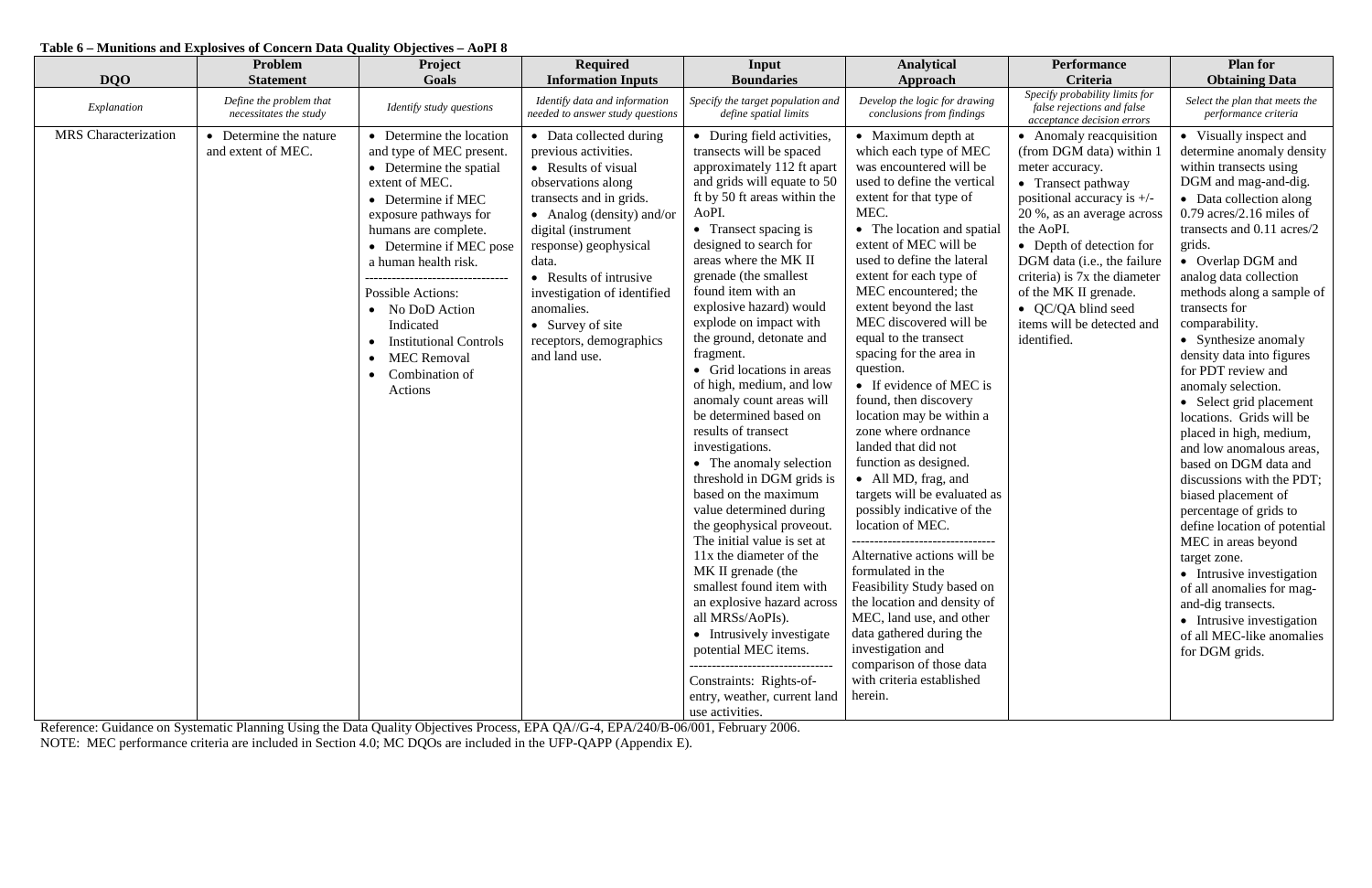## **Table 7 – Munitions and Explosives of Concern Data Quality Objectives – AoPI 9E**

| <b>DQO</b>                  | Problem<br><b>Statement</b>                       | <b>Project</b><br>Goals                                                                                                                                                                                                                                                                                                                                                                                 | <b>Required</b><br><b>Information Inputs</b>                                                                                                                                                                                                                                                                                                         | Input<br><b>Boundaries</b>                                                                                                                                                                                                                                                                                                                                                                                                                                                                                                                                                                                                                                                                                                                                                                                                                                                                                                                                                                                                   | <b>Analytical</b><br>Approach                                                                                                                                                                                                                                                                                                                                                                                                                                                                                                                                                                                                                                                                                                                                                                                                                                                                                                            | <b>Performance</b><br>Criteria                                                                                                                                                                                                                                                                                                                                 | <b>Plan for</b><br><b>Obtaining Data</b>                                                                                                                                                                                                                                                                                                                                                                                                                                                                                                                                                                                                                                                                                                                                                                                                                                         |
|-----------------------------|---------------------------------------------------|---------------------------------------------------------------------------------------------------------------------------------------------------------------------------------------------------------------------------------------------------------------------------------------------------------------------------------------------------------------------------------------------------------|------------------------------------------------------------------------------------------------------------------------------------------------------------------------------------------------------------------------------------------------------------------------------------------------------------------------------------------------------|------------------------------------------------------------------------------------------------------------------------------------------------------------------------------------------------------------------------------------------------------------------------------------------------------------------------------------------------------------------------------------------------------------------------------------------------------------------------------------------------------------------------------------------------------------------------------------------------------------------------------------------------------------------------------------------------------------------------------------------------------------------------------------------------------------------------------------------------------------------------------------------------------------------------------------------------------------------------------------------------------------------------------|------------------------------------------------------------------------------------------------------------------------------------------------------------------------------------------------------------------------------------------------------------------------------------------------------------------------------------------------------------------------------------------------------------------------------------------------------------------------------------------------------------------------------------------------------------------------------------------------------------------------------------------------------------------------------------------------------------------------------------------------------------------------------------------------------------------------------------------------------------------------------------------------------------------------------------------|----------------------------------------------------------------------------------------------------------------------------------------------------------------------------------------------------------------------------------------------------------------------------------------------------------------------------------------------------------------|----------------------------------------------------------------------------------------------------------------------------------------------------------------------------------------------------------------------------------------------------------------------------------------------------------------------------------------------------------------------------------------------------------------------------------------------------------------------------------------------------------------------------------------------------------------------------------------------------------------------------------------------------------------------------------------------------------------------------------------------------------------------------------------------------------------------------------------------------------------------------------|
| Explanation                 | Define the problem that<br>necessitates the study | Identify study questions                                                                                                                                                                                                                                                                                                                                                                                | Identify data and information<br>needed to answer study questions                                                                                                                                                                                                                                                                                    | Specify the target population and<br>define spatial limits                                                                                                                                                                                                                                                                                                                                                                                                                                                                                                                                                                                                                                                                                                                                                                                                                                                                                                                                                                   | Develop the logic for drawing<br>conclusions from findings                                                                                                                                                                                                                                                                                                                                                                                                                                                                                                                                                                                                                                                                                                                                                                                                                                                                               | Specify probability limits for<br>false rejections and false<br>acceptance decision errors                                                                                                                                                                                                                                                                     | Select the plan that meets the<br>performance criteria                                                                                                                                                                                                                                                                                                                                                                                                                                                                                                                                                                                                                                                                                                                                                                                                                           |
| <b>MRS</b> Characterization | Determine the nature<br>and extent of MEC.        | • Determine the location<br>and type of MEC present.<br>• Determine the spatial<br>extent of MEC.<br>• Determine if MEC<br>exposure pathways for<br>humans are complete.<br>• Determine if MEC pose<br>a human health risk.<br>-----------<br><b>Possible Actions:</b><br>• No DoD Action<br>Indicated<br><b>Institutional Controls</b><br><b>MEC</b> Removal<br>Combination of<br>$\bullet$<br>Actions | • Data collected during<br>previous activities.<br>• Results of visual<br>observations along<br>transects and in grids.<br>• Analog (density) and/or<br>digital (instrument<br>response) geophysical<br>data.<br>• Results of intrusive<br>investigation of identified<br>anomalies.<br>• Survey of site<br>receptors, demographics<br>and land use. | • During field activities,<br>transects will be spaced<br>approximately 112 ft apart<br>and grids will equate to 50<br>ft by 50 ft areas within the<br>AoPI.<br>• Transect spacing is<br>designed to search for<br>areas where the MK II<br>grenade (the smallest<br>found item with an<br>explosive hazard) would<br>explode on impact with<br>the ground, detonate and<br>fragment.<br>• Grid locations in areas<br>of high, medium, and low<br>anomaly count areas will<br>be determined based on<br>results of transect<br>investigations.<br>• The anomaly selection<br>threshold in DGM grids is<br>based on the maximum<br>value determined during<br>the geophysical proveout.<br>The initial value is set at<br>11x the diameter of the<br>MK II grenade (the<br>smallest found item with<br>an explosive hazard across<br>all MRSs/AoPIs).<br>• Intrusively investigate<br>potential MEC items.<br>---------------------------------<br>Constraints: Rights-of-<br>entry, weather, current land<br>use activities. | • Maximum depth at<br>which each type of MEC<br>was encountered will be<br>used to define the vertical<br>extent for that type of<br>MEC.<br>• The location and spatial<br>extent of MEC will be<br>used to define the lateral<br>extent for each type of<br>MEC encountered; the<br>extent beyond the last<br>MEC discovered will be<br>equal to the transect<br>spacing for the area in<br>question.<br>• If evidence of MEC is<br>found, then discovery<br>location may be within a<br>zone where ordnance<br>landed that did not<br>function as designed.<br>• All MD, frag, and<br>targets will be evaluated as<br>possibly indicative of the<br>location of MEC.<br>Alternative actions will be<br>formulated in the<br>Feasibility Study based on<br>the location and density of<br>MEC, land use, and other<br>data gathered during the<br>investigation and<br>comparison of those data<br>with criteria established<br>herein. | • Anomaly reacquisition<br>(from DGM data) within 1<br>meter accuracy.<br>• Transect pathway<br>positional accuracy is $+/-$<br>20 %, as an average across<br>the AoPI.<br>• Depth of detection for<br>DGM data (i.e., the failure<br>criteria) is 7x the diameter<br>of the MK II grenade.<br>• QC/QA blind seed<br>items will be detected and<br>identified. | • Visually inspect and<br>determine anomaly density<br>within transects using<br>DGM and mag-and-dig.<br>• Data collection along<br>$0.19$ acres/ $0.53$ miles of<br>transects and 0.06 acres/1<br>grid.<br>• Overlap DGM and<br>analog data collection<br>methods along a sample of<br>transects for<br>comparability.<br>• Synthesize anomaly<br>density data into figures<br>for PDT review and<br>anomaly selection.<br>• Select grid placement<br>locations. Grids will be<br>placed in high, medium,<br>and low anomalous areas,<br>based on DGM data and<br>discussions with the PDT;<br>biased placement of<br>percentage of grids to<br>define location of potential<br>MEC in areas beyond<br>target zone.<br>• Intrusive investigation<br>of all anomalies for mag-<br>and-dig transects.<br>• Intrusive investigation<br>of all MEC-like anomalies<br>for DGM grids. |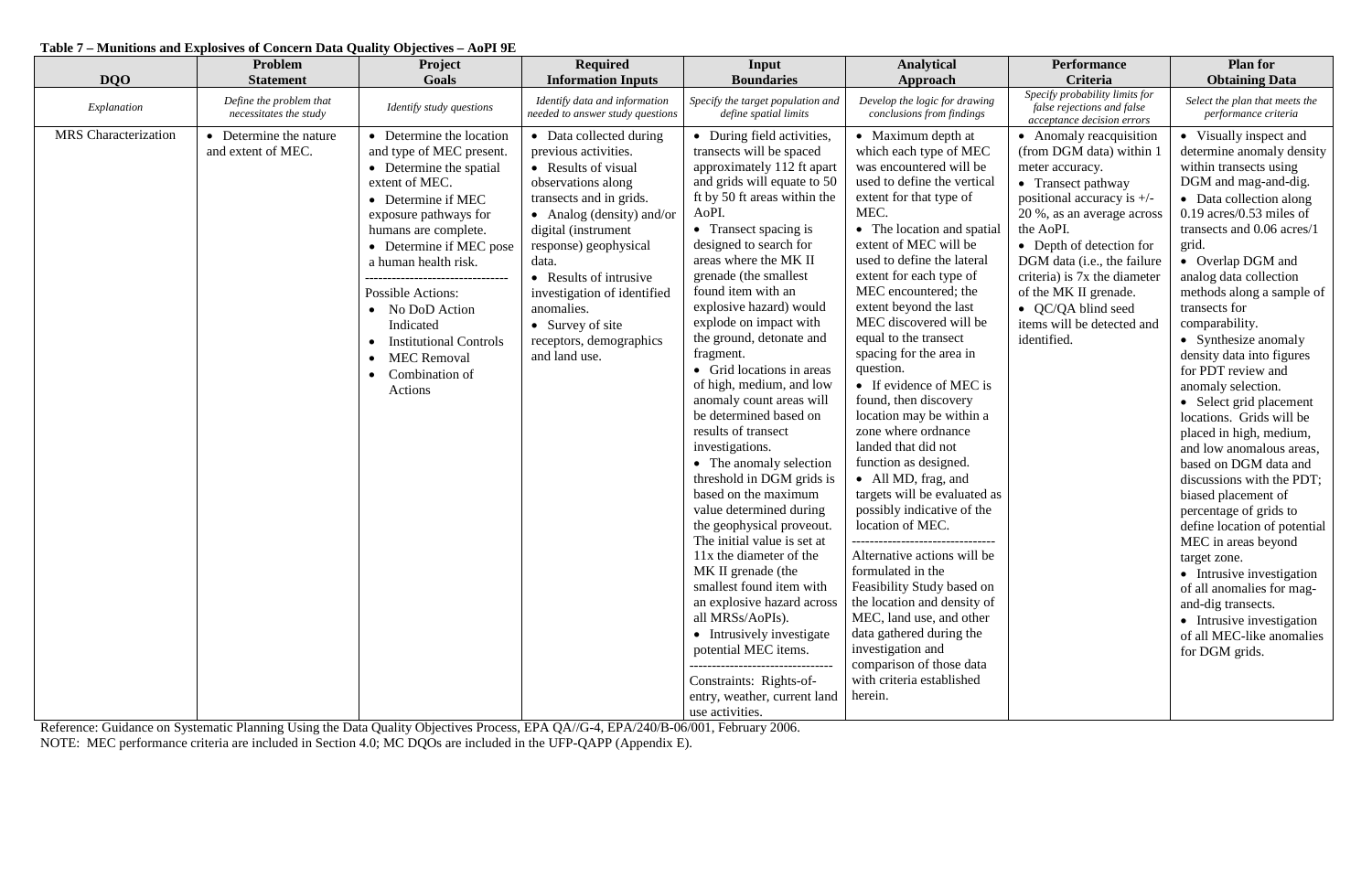### **Table 8 – Munitions and Explosives of Concern Data Quality Objectives – AoPI 9G**

| <b>DQO</b>                  | Problem<br><b>Statement</b>                       | Project<br>Goals                                                                                                                                                                                                                                                                                                                                                                                        | <b>Required</b><br><b>Information Inputs</b>                                                                                                                                                                                                                                                                                                         | Input<br><b>Boundaries</b>                                                                                                                                                                                                                                                                                                                                                                                                                                                                                                                                                                                                                                                                                                                                                                                                                                                                                                                                                                                                   | <b>Analytical</b><br>Approach                                                                                                                                                                                                                                                                                                                                                                                                                                                                                                                                                                                                                                                                                                                                                                                                                                                                                                            | <b>Performance</b><br>Criteria                                                                                                                                                                                                                                                                                                                                 | <b>Plan for</b><br><b>Obtaining Data</b>                                                                                                                                                                                                                                                                                                                                                                                                                                                                                                                                                                                                                                                                                                                                                                                                                                       |
|-----------------------------|---------------------------------------------------|---------------------------------------------------------------------------------------------------------------------------------------------------------------------------------------------------------------------------------------------------------------------------------------------------------------------------------------------------------------------------------------------------------|------------------------------------------------------------------------------------------------------------------------------------------------------------------------------------------------------------------------------------------------------------------------------------------------------------------------------------------------------|------------------------------------------------------------------------------------------------------------------------------------------------------------------------------------------------------------------------------------------------------------------------------------------------------------------------------------------------------------------------------------------------------------------------------------------------------------------------------------------------------------------------------------------------------------------------------------------------------------------------------------------------------------------------------------------------------------------------------------------------------------------------------------------------------------------------------------------------------------------------------------------------------------------------------------------------------------------------------------------------------------------------------|------------------------------------------------------------------------------------------------------------------------------------------------------------------------------------------------------------------------------------------------------------------------------------------------------------------------------------------------------------------------------------------------------------------------------------------------------------------------------------------------------------------------------------------------------------------------------------------------------------------------------------------------------------------------------------------------------------------------------------------------------------------------------------------------------------------------------------------------------------------------------------------------------------------------------------------|----------------------------------------------------------------------------------------------------------------------------------------------------------------------------------------------------------------------------------------------------------------------------------------------------------------------------------------------------------------|--------------------------------------------------------------------------------------------------------------------------------------------------------------------------------------------------------------------------------------------------------------------------------------------------------------------------------------------------------------------------------------------------------------------------------------------------------------------------------------------------------------------------------------------------------------------------------------------------------------------------------------------------------------------------------------------------------------------------------------------------------------------------------------------------------------------------------------------------------------------------------|
| Explanation                 | Define the problem that<br>necessitates the study | Identify study questions                                                                                                                                                                                                                                                                                                                                                                                | Identify data and information<br>needed to answer study questions                                                                                                                                                                                                                                                                                    | Specify the target population and<br>define spatial limits                                                                                                                                                                                                                                                                                                                                                                                                                                                                                                                                                                                                                                                                                                                                                                                                                                                                                                                                                                   | Develop the logic for drawing<br>conclusions from findings                                                                                                                                                                                                                                                                                                                                                                                                                                                                                                                                                                                                                                                                                                                                                                                                                                                                               | Specify probability limits for<br>false rejections and false<br>acceptance decision errors                                                                                                                                                                                                                                                                     | Select the plan that meets the<br>performance criteria                                                                                                                                                                                                                                                                                                                                                                                                                                                                                                                                                                                                                                                                                                                                                                                                                         |
| <b>MRS</b> Characterization | Determine the nature<br>and extent of MEC.        | • Determine the location<br>and type of MEC present.<br>• Determine the spatial<br>extent of MEC.<br>• Determine if MEC<br>exposure pathways for<br>humans are complete.<br>• Determine if MEC pose<br>a human health risk.<br>-----------<br><b>Possible Actions:</b><br>• No DoD Action<br>Indicated<br><b>Institutional Controls</b><br><b>MEC</b> Removal<br>Combination of<br>$\bullet$<br>Actions | • Data collected during<br>previous activities.<br>• Results of visual<br>observations along<br>transects and in grids.<br>• Analog (density) and/or<br>digital (instrument<br>response) geophysical<br>data.<br>• Results of intrusive<br>investigation of identified<br>anomalies.<br>• Survey of site<br>receptors, demographics<br>and land use. | • During field activities,<br>transects will be spaced<br>approximately 112 ft apart<br>and grids will equate to 50<br>ft by 50 ft areas within the<br>AoPI.<br>• Transect spacing is<br>designed to search for<br>areas where the MK II<br>grenade (the smallest<br>found item with an<br>explosive hazard) would<br>explode on impact with<br>the ground, detonate and<br>fragment.<br>• Grid locations in areas<br>of high, medium, and low<br>anomaly count areas will<br>be determined based on<br>results of transect<br>investigations.<br>• The anomaly selection<br>threshold in DGM grids is<br>based on the maximum<br>value determined during<br>the geophysical proveout.<br>The initial value is set at<br>11x the diameter of the<br>MK II grenade (the<br>smallest found item with<br>an explosive hazard across<br>all MRSs/AoPIs).<br>• Intrusively investigate<br>potential MEC items.<br>---------------------------------<br>Constraints: Rights-of-<br>entry, weather, current land<br>use activities. | • Maximum depth at<br>which each type of MEC<br>was encountered will be<br>used to define the vertical<br>extent for that type of<br>MEC.<br>• The location and spatial<br>extent of MEC will be<br>used to define the lateral<br>extent for each type of<br>MEC encountered; the<br>extent beyond the last<br>MEC discovered will be<br>equal to the transect<br>spacing for the area in<br>question.<br>• If evidence of MEC is<br>found, then discovery<br>location may be within a<br>zone where ordnance<br>landed that did not<br>function as designed.<br>• All MD, frag, and<br>targets will be evaluated as<br>possibly indicative of the<br>location of MEC.<br>Alternative actions will be<br>formulated in the<br>Feasibility Study based on<br>the location and density of<br>MEC, land use, and other<br>data gathered during the<br>investigation and<br>comparison of those data<br>with criteria established<br>herein. | • Anomaly reacquisition<br>(from DGM data) within 1<br>meter accuracy.<br>• Transect pathway<br>positional accuracy is $+/-$<br>20 %, as an average across<br>the AoPI.<br>• Depth of detection for<br>DGM data (i.e., the failure<br>criteria) is 7x the diameter<br>of the MK II grenade.<br>• QC/QA blind seed<br>items will be detected and<br>identified. | • Visually inspect and<br>determine anomaly density<br>within transects using<br>DGM and mag-and-dig.<br>• Data collection along<br>$0.65$ acres/1.78 miles of<br>transects and 0.11 acres/2<br>grids.<br>• Overlap DGM and<br>analog data collection<br>methods along a sample of<br>transects for<br>comparability.<br>• Synthesize anomaly<br>density data into figures<br>for PDT review and<br>anomaly selection.<br>• Select grid placement<br>locations. Grids will be<br>placed in high, medium,<br>and low anomalous areas,<br>based on DGM data and<br>discussions with the PDT;<br>biased placement of<br>percentage of grids to<br>define location of potential<br>MEC in areas beyond<br>target zone.<br>• Intrusive investigation<br>of all anomalies for mag-<br>and-dig transects.<br>• Intrusive investigation<br>of all MEC-like anomalies<br>for DGM grids. |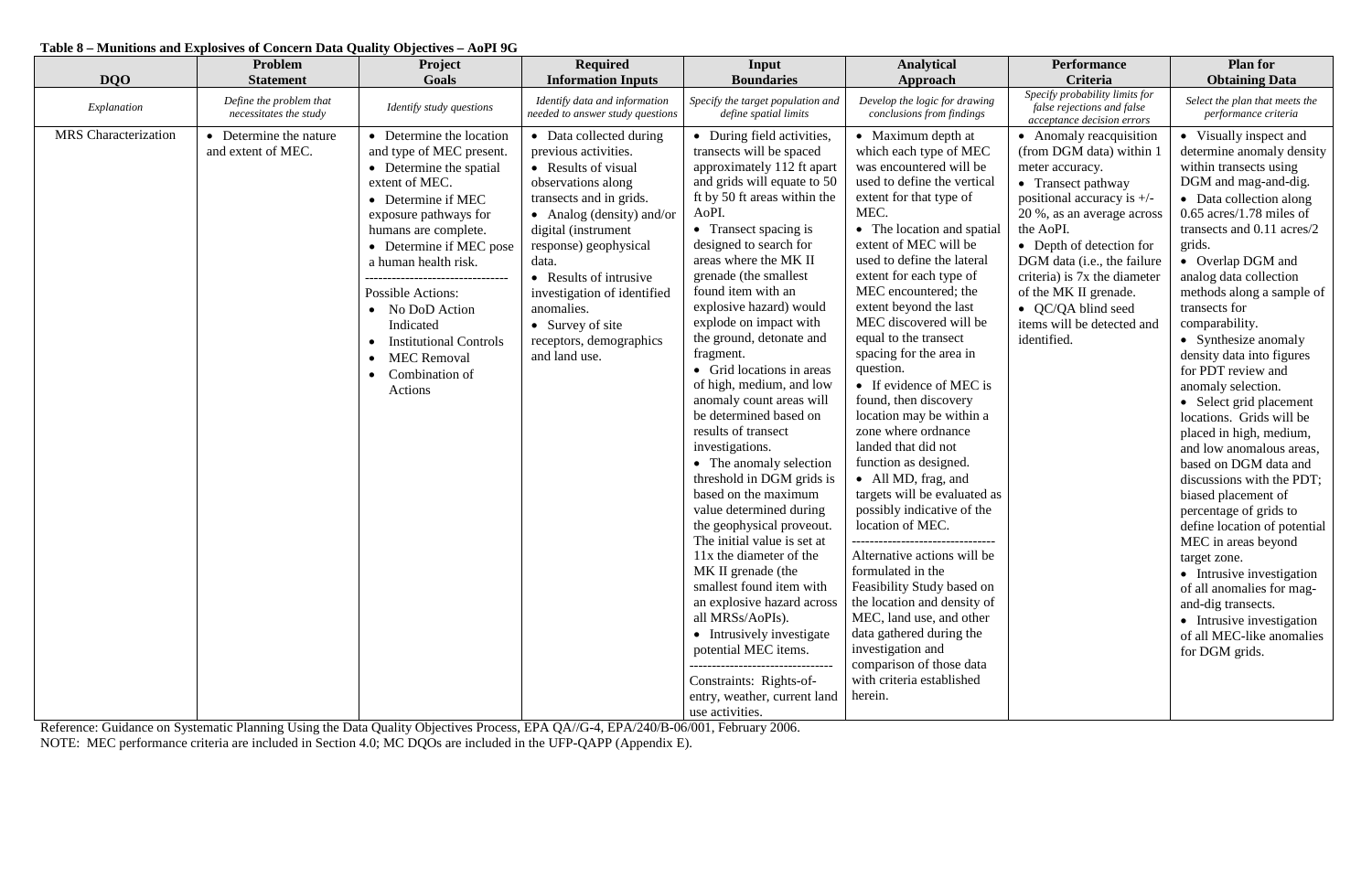## **Table 9 – Munitions and Explosives of Concern Data Quality Objectives – AoPI 10A**

| <b>DQO</b>                  | Problem<br><b>Statement</b>                       | Project<br>Goals                                                                                                                                                                                                                                                                                                                                                                                                            | <b>Required</b><br><b>Information Inputs</b>                                                                                                                                                                                                                                                                                                         | Input<br><b>Boundaries</b>                                                                                                                                                                                                                                                                                                                                                                                                                                                                                                                                                                                                                                                                                                                                                                                                                                                                                                                                                              | <b>Analytical</b><br>Approach                                                                                                                                                                                                                                                                                                                                                                                                                                                                                                                                                                                                                                                                                                                                                                                                                                                                                                                                                 | <b>Performance</b><br>Criteria                                                                                                                                                                                                                                                                                                                                 | <b>Plan for</b><br><b>Obtaining Data</b>                                                                                                                                                                                                                                                                                                                                                                                                                                                                                                                                                                                                                                                                                                                                                                                                                                        |
|-----------------------------|---------------------------------------------------|-----------------------------------------------------------------------------------------------------------------------------------------------------------------------------------------------------------------------------------------------------------------------------------------------------------------------------------------------------------------------------------------------------------------------------|------------------------------------------------------------------------------------------------------------------------------------------------------------------------------------------------------------------------------------------------------------------------------------------------------------------------------------------------------|-----------------------------------------------------------------------------------------------------------------------------------------------------------------------------------------------------------------------------------------------------------------------------------------------------------------------------------------------------------------------------------------------------------------------------------------------------------------------------------------------------------------------------------------------------------------------------------------------------------------------------------------------------------------------------------------------------------------------------------------------------------------------------------------------------------------------------------------------------------------------------------------------------------------------------------------------------------------------------------------|-------------------------------------------------------------------------------------------------------------------------------------------------------------------------------------------------------------------------------------------------------------------------------------------------------------------------------------------------------------------------------------------------------------------------------------------------------------------------------------------------------------------------------------------------------------------------------------------------------------------------------------------------------------------------------------------------------------------------------------------------------------------------------------------------------------------------------------------------------------------------------------------------------------------------------------------------------------------------------|----------------------------------------------------------------------------------------------------------------------------------------------------------------------------------------------------------------------------------------------------------------------------------------------------------------------------------------------------------------|---------------------------------------------------------------------------------------------------------------------------------------------------------------------------------------------------------------------------------------------------------------------------------------------------------------------------------------------------------------------------------------------------------------------------------------------------------------------------------------------------------------------------------------------------------------------------------------------------------------------------------------------------------------------------------------------------------------------------------------------------------------------------------------------------------------------------------------------------------------------------------|
| Explanation                 | Define the problem that<br>necessitates the study | Identify study questions                                                                                                                                                                                                                                                                                                                                                                                                    | Identify data and information<br>needed to answer study questions                                                                                                                                                                                                                                                                                    | Specify the target population and<br>define spatial limits                                                                                                                                                                                                                                                                                                                                                                                                                                                                                                                                                                                                                                                                                                                                                                                                                                                                                                                              | Develop the logic for drawing<br>conclusions from findings                                                                                                                                                                                                                                                                                                                                                                                                                                                                                                                                                                                                                                                                                                                                                                                                                                                                                                                    | Specify probability limits for<br>false rejections and false<br>acceptance decision errors                                                                                                                                                                                                                                                                     | Select the plan that meets the<br>performance criteria                                                                                                                                                                                                                                                                                                                                                                                                                                                                                                                                                                                                                                                                                                                                                                                                                          |
| <b>MRS</b> Characterization | Determine the nature<br>and extent of MEC.        | • Determine the location<br>and type of MEC present.<br>• Determine the spatial<br>extent of MEC.<br>• Determine if MEC<br>exposure pathways for<br>humans are complete.<br>• Determine if MEC pose<br>a human health risk.<br>---------------------------------<br><b>Possible Actions:</b><br>No DoD Action<br>Indicated<br><b>Institutional Controls</b><br><b>MEC Removal</b><br>Combination of<br>$\bullet$<br>Actions | • Data collected during<br>previous activities.<br>• Results of visual<br>observations along<br>transects and in grids.<br>• Analog (density) and/or<br>digital (instrument<br>response) geophysical<br>data.<br>• Results of intrusive<br>investigation of identified<br>anomalies.<br>• Survey of site<br>receptors, demographics<br>and land use. | • During field activities,<br>transects will be spaced<br>approximately 112 ft apart<br>and grids will equate to 50<br>ft by 50 ft areas within the<br>AoPI.<br>• Transect spacing is<br>designed to search for<br>areas where the MK II<br>grenade (the smallest<br>found item with an<br>explosive hazard) would<br>explode on impact with<br>the ground, detonate and<br>fragment.<br>• Grid locations in areas<br>of high, medium, and low<br>anomaly count areas will<br>be determined based on<br>results of transect<br>investigations.<br>• The anomaly selection<br>threshold in DGM grids is<br>based on the maximum<br>value determined during<br>the geophysical proveout.<br>The initial value is set at<br>11x the diameter of the<br>MK II grenade (the<br>smallest found item with<br>an explosive hazard across<br>all MRSs/AoPIs).<br>• Intrusively investigate<br>potential MEC items.<br>Constraints: Rights-of-<br>entry, weather, current land<br>use activities. | • Maximum depth at<br>which each type of MEC<br>was encountered will be<br>used to define the vertical<br>extent for that type of<br>MEC.<br>• The location and spatial<br>extent of MEC will be<br>used to define the lateral<br>extent for each type of<br>MEC encountered; the<br>extent beyond the last<br>MEC discovered will be<br>equal to the transect<br>spacing for the area in<br>question.<br>• If evidence of MEC is<br>found, then discovery<br>location may be within a<br>zone where ordnance<br>landed that did not<br>function as designed.<br>• All MD, frag, and<br>targets will be evaluated as<br>possibly indicative of the<br>location of MEC.<br>---------------------------------<br>Alternative actions will be<br>formulated in the<br>Feasibility Study based on<br>the location and density of<br>MEC, land use, and other<br>data gathered during the<br>investigation and<br>comparison of those data<br>with criteria established<br>herein. | • Anomaly reacquisition<br>(from DGM data) within 1<br>meter accuracy.<br>• Transect pathway<br>positional accuracy is $+/-$<br>20 %, as an average across<br>the AoPI.<br>• Depth of detection for<br>DGM data (i.e., the failure<br>criteria) is 7x the diameter<br>of the MK II grenade.<br>• QC/QA blind seed<br>items will be detected and<br>identified. | • Visually inspect and<br>determine anomaly density<br>within transects using<br>DGM and mag-and-dig.<br>• Data collection along<br>$4.40$ acres/12.09 miles of<br>transects and 0.46 acres/8<br>grids.<br>• Overlap DGM and<br>analog data collection<br>methods along a sample of<br>transects for<br>comparability.<br>• Synthesize anomaly<br>density data into figures<br>for PDT review and<br>anomaly selection.<br>• Select grid placement<br>locations. Grids will be<br>placed in high, medium,<br>and low anomalous areas,<br>based on DGM data and<br>discussions with the PDT;<br>biased placement of<br>percentage of grids to<br>define location of potential<br>MEC in areas beyond<br>target zone.<br>• Intrusive investigation<br>of all anomalies for mag-<br>and-dig transects.<br>• Intrusive investigation<br>of all MEC-like anomalies<br>for DGM grids. |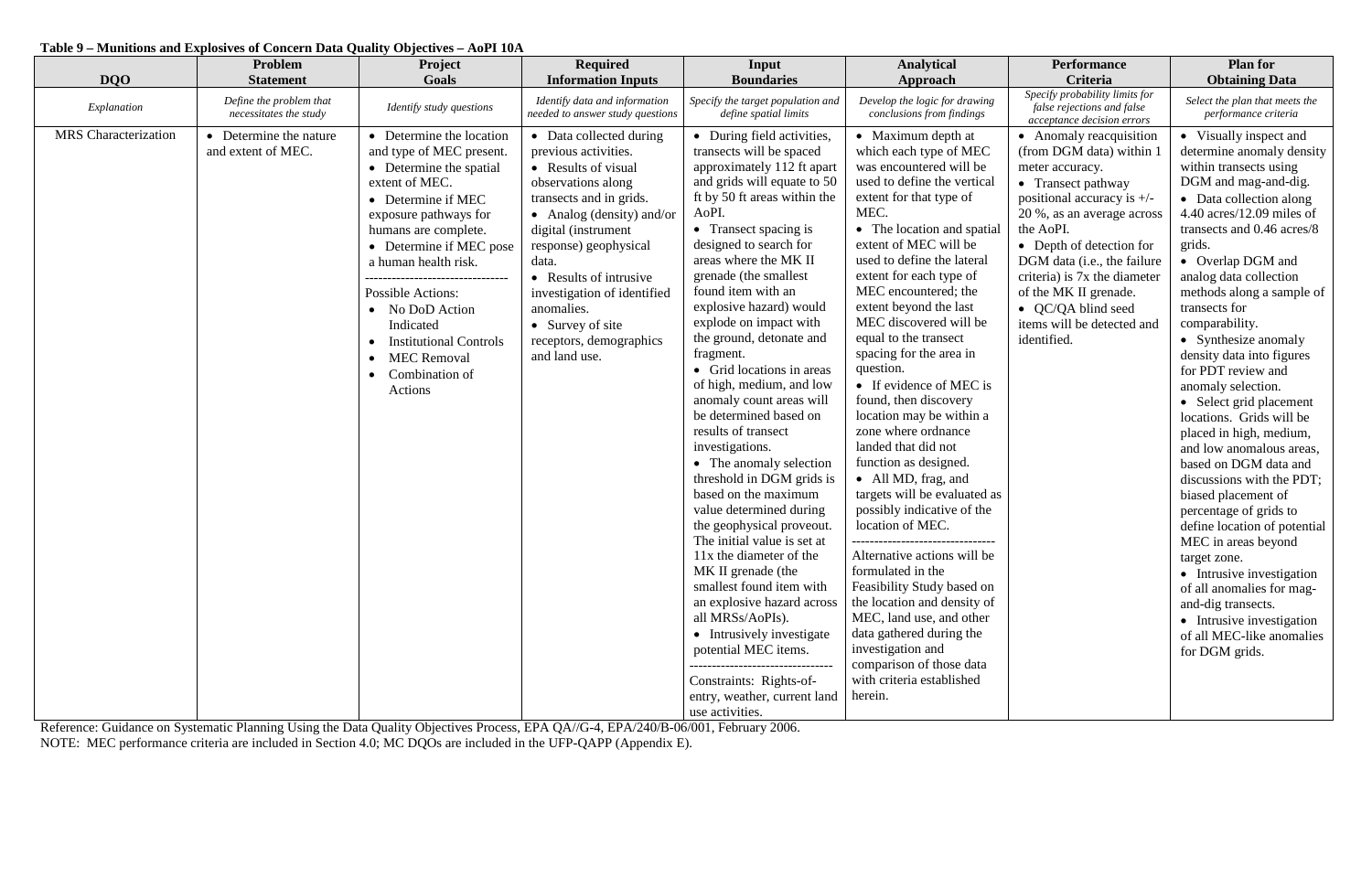#### **Table 10 – Munitions and Explosives of Concern Data Quality Objectives – AoPI 10B**

| <b>DQO</b>                  | Problem<br><b>Statement</b>                       | Project<br>Goals                                                                                                                                                                                                                                                                                                                                                                                              | <b>Required</b><br><b>Information Inputs</b>                                                                                                                                                                                                                                                                                                         | Input<br><b>Boundaries</b>                                                                                                                                                                                                                                                                                                                                                                                                                                                                                                                                                                                                                                                                                                                                                                                                                                                                                                                                                         | <b>Analytical</b><br>Approach                                                                                                                                                                                                                                                                                                                                                                                                                                                                                                                                                                                                                                                                                                                                                                                                                                                                                                            | <b>Performance</b><br><b>Criteria</b>                                                                                                                                                                                                                                                                                                                        | <b>Plan for</b><br><b>Obtaining Data</b>                                                                                                                                                                                                                                                                                                                                                                                                                                                                                                                                                                                                                                                                                                                                                                                                                                      |
|-----------------------------|---------------------------------------------------|---------------------------------------------------------------------------------------------------------------------------------------------------------------------------------------------------------------------------------------------------------------------------------------------------------------------------------------------------------------------------------------------------------------|------------------------------------------------------------------------------------------------------------------------------------------------------------------------------------------------------------------------------------------------------------------------------------------------------------------------------------------------------|------------------------------------------------------------------------------------------------------------------------------------------------------------------------------------------------------------------------------------------------------------------------------------------------------------------------------------------------------------------------------------------------------------------------------------------------------------------------------------------------------------------------------------------------------------------------------------------------------------------------------------------------------------------------------------------------------------------------------------------------------------------------------------------------------------------------------------------------------------------------------------------------------------------------------------------------------------------------------------|------------------------------------------------------------------------------------------------------------------------------------------------------------------------------------------------------------------------------------------------------------------------------------------------------------------------------------------------------------------------------------------------------------------------------------------------------------------------------------------------------------------------------------------------------------------------------------------------------------------------------------------------------------------------------------------------------------------------------------------------------------------------------------------------------------------------------------------------------------------------------------------------------------------------------------------|--------------------------------------------------------------------------------------------------------------------------------------------------------------------------------------------------------------------------------------------------------------------------------------------------------------------------------------------------------------|-------------------------------------------------------------------------------------------------------------------------------------------------------------------------------------------------------------------------------------------------------------------------------------------------------------------------------------------------------------------------------------------------------------------------------------------------------------------------------------------------------------------------------------------------------------------------------------------------------------------------------------------------------------------------------------------------------------------------------------------------------------------------------------------------------------------------------------------------------------------------------|
| Explanation                 | Define the problem that<br>necessitates the study | Identify study questions                                                                                                                                                                                                                                                                                                                                                                                      | Identify data and information<br>needed to answer study questions                                                                                                                                                                                                                                                                                    | Specify the target population and<br>define spatial limits                                                                                                                                                                                                                                                                                                                                                                                                                                                                                                                                                                                                                                                                                                                                                                                                                                                                                                                         | Develop the logic for drawing<br>conclusions from findings                                                                                                                                                                                                                                                                                                                                                                                                                                                                                                                                                                                                                                                                                                                                                                                                                                                                               | Specify probability limits for<br>false rejections and false<br>acceptance decision errors                                                                                                                                                                                                                                                                   | Select the plan that meets the<br>performance criteria                                                                                                                                                                                                                                                                                                                                                                                                                                                                                                                                                                                                                                                                                                                                                                                                                        |
| <b>MRS</b> Characterization | Determine the nature<br>and extent of MEC.        | • Determine the location<br>and type of MEC present.<br>• Determine the spatial<br>extent of MEC.<br>• Determine if MEC<br>exposure pathways for<br>humans are complete.<br>• Determine if MEC pose<br>a human health risk.<br>--------------------------------<br><b>Possible Actions:</b><br>No DoD Action<br>Indicated<br><b>Institutional Controls</b><br><b>MEC</b> Removal<br>Combination of<br>Actions | • Data collected during<br>previous activities.<br>• Results of visual<br>observations along<br>transects and in grids.<br>• Analog (density) and/or<br>digital (instrument<br>response) geophysical<br>data.<br>• Results of intrusive<br>investigation of identified<br>anomalies.<br>• Survey of site<br>receptors, demographics<br>and land use. | • During field activities,<br>transects will be spaced<br>approximately 416 ft apart<br>and grids will equate to 50<br>ft by 50 ft areas within the<br>AoPI.<br>• Transect spacing is<br>designed to search for<br>areas where the 60mm<br>mortar (the smallest found<br>item with an explosive<br>hazard) would explode on<br>impact with the ground,<br>detonate and fragment.<br>• Grid locations in areas<br>of high, medium, and low<br>anomaly count areas will<br>be determined based on<br>results of transect<br>investigations.<br>• The anomaly selection<br>threshold in DGM grids is<br>based on the maximum<br>value determined during<br>the geophysical proveout.<br>The initial value is set at<br>11x the diameter of the<br>MK II grenade (the<br>smallest found item with<br>an explosive hazard across<br>all MRSs/AoPIs).<br>• Intrusively investigate<br>potential MEC items.<br>Constraints: Rights-of-<br>entry, weather, current land<br>use activities. | • Maximum depth at<br>which each type of MEC<br>was encountered will be<br>used to define the vertical<br>extent for that type of<br>MEC.<br>• The location and spatial<br>extent of MEC will be<br>used to define the lateral<br>extent for each type of<br>MEC encountered; the<br>extent beyond the last<br>MEC discovered will be<br>equal to the transect<br>spacing for the area in<br>question.<br>• If evidence of MEC is<br>found, then discovery<br>location may be within a<br>zone where ordnance<br>landed that did not<br>function as designed.<br>• All MD, frag, and<br>targets will be evaluated as<br>possibly indicative of the<br>location of MEC.<br>Alternative actions will be<br>formulated in the<br>Feasibility Study based on<br>the location and density of<br>MEC, land use, and other<br>data gathered during the<br>investigation and<br>comparison of those data<br>with criteria established<br>herein. | • Anomaly reacquisition<br>(from DGM data) within 1<br>meter accuracy.<br>• Transect pathway<br>positional accuracy is $+/-$<br>20 %, as an average across<br>the AoPI.<br>• Depth of detection for<br>DGM data (i.e., the failure<br>criteria) is 7x the diameter<br>of the 60mm mortar.<br>• QC/QA blind seed<br>items will be detected and<br>identified. | • Visually inspect and<br>determine anomaly density<br>within transects using<br>DGM and mag-and-dig.<br>• Data collection along<br>$0.23$ acres/0.63 miles of<br>transects and 0.06 acres/1<br>grid.<br>• Overlap DGM and<br>analog data collection<br>methods along a sample of<br>transects for<br>comparability.<br>• Synthesize anomaly<br>density data into figures<br>for PDT review and<br>anomaly selection.<br>• Select grid placement<br>locations. Grids will be<br>placed in high, medium,<br>and low anomalous areas,<br>based on DGM data and<br>discussions with the PDT;<br>biased placement of<br>percentage of grids to<br>define location of potential<br>MEC in areas beyond<br>target zone.<br>• Intrusive investigation<br>of all anomalies for mag-<br>and-dig transects.<br>• Intrusive investigation<br>of all MEC-like anomalies<br>for DGM grids. |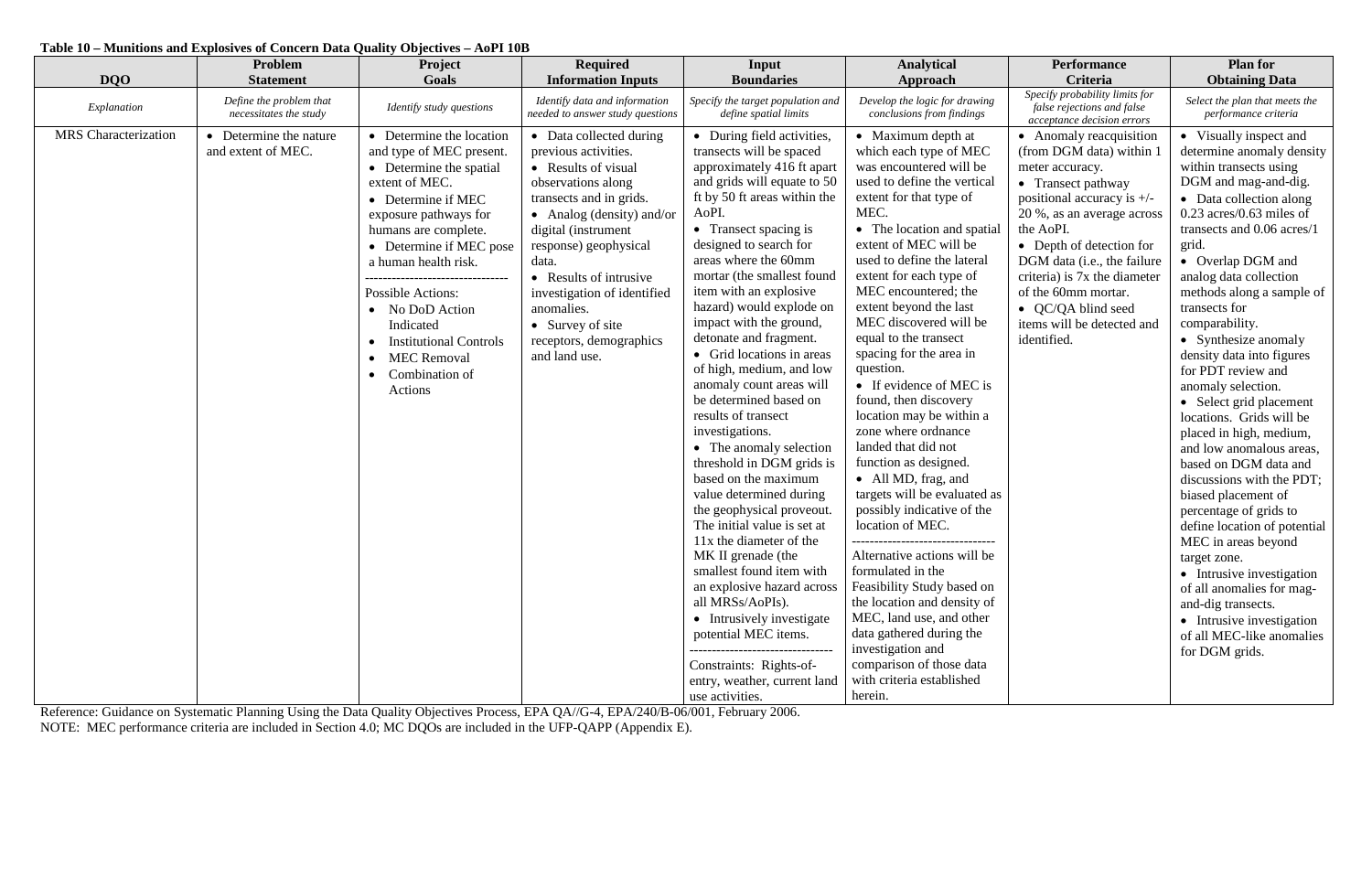### **Table 11 – Munitions and Explosives of Concern Data Quality Objectives – AoPI 11B**

| <b>DQO</b>                  | Problem<br><b>Statement</b>                       | Project<br>Goals                                                                                                                                                                                                                                                                                                                                                                                                                          | <b>Required</b><br><b>Information Inputs</b>                                                                                                                                                                                                                                                                                                         | Input<br><b>Boundaries</b>                                                                                                                                                                                                                                                                                                                                                                                                                                                                                                                                                                                                                                                                                                                                                                                                                                                                                                                                                                                                   | <b>Analytical</b><br>Approach                                                                                                                                                                                                                                                                                                                                                                                                                                                                                                                                                                                                                                                                                                                                                                                                                                                                                                            | <b>Performance</b><br>Criteria                                                                                                                                                                                                                                                                                                                                 | <b>Plan for</b><br><b>Obtaining Data</b>                                                                                                                                                                                                                                                                                                                                                                                                                                                                                                                                                                                                                                                                                                                                                                                                                                       |
|-----------------------------|---------------------------------------------------|-------------------------------------------------------------------------------------------------------------------------------------------------------------------------------------------------------------------------------------------------------------------------------------------------------------------------------------------------------------------------------------------------------------------------------------------|------------------------------------------------------------------------------------------------------------------------------------------------------------------------------------------------------------------------------------------------------------------------------------------------------------------------------------------------------|------------------------------------------------------------------------------------------------------------------------------------------------------------------------------------------------------------------------------------------------------------------------------------------------------------------------------------------------------------------------------------------------------------------------------------------------------------------------------------------------------------------------------------------------------------------------------------------------------------------------------------------------------------------------------------------------------------------------------------------------------------------------------------------------------------------------------------------------------------------------------------------------------------------------------------------------------------------------------------------------------------------------------|------------------------------------------------------------------------------------------------------------------------------------------------------------------------------------------------------------------------------------------------------------------------------------------------------------------------------------------------------------------------------------------------------------------------------------------------------------------------------------------------------------------------------------------------------------------------------------------------------------------------------------------------------------------------------------------------------------------------------------------------------------------------------------------------------------------------------------------------------------------------------------------------------------------------------------------|----------------------------------------------------------------------------------------------------------------------------------------------------------------------------------------------------------------------------------------------------------------------------------------------------------------------------------------------------------------|--------------------------------------------------------------------------------------------------------------------------------------------------------------------------------------------------------------------------------------------------------------------------------------------------------------------------------------------------------------------------------------------------------------------------------------------------------------------------------------------------------------------------------------------------------------------------------------------------------------------------------------------------------------------------------------------------------------------------------------------------------------------------------------------------------------------------------------------------------------------------------|
| Explanation                 | Define the problem that<br>necessitates the study | Identify study questions                                                                                                                                                                                                                                                                                                                                                                                                                  | Identify data and information<br>needed to answer study questions                                                                                                                                                                                                                                                                                    | Specify the target population and<br>define spatial limits                                                                                                                                                                                                                                                                                                                                                                                                                                                                                                                                                                                                                                                                                                                                                                                                                                                                                                                                                                   | Develop the logic for drawing<br>conclusions from findings                                                                                                                                                                                                                                                                                                                                                                                                                                                                                                                                                                                                                                                                                                                                                                                                                                                                               | Specify probability limits for<br>false rejections and false<br>acceptance decision errors                                                                                                                                                                                                                                                                     | Select the plan that meets the<br>performance criteria                                                                                                                                                                                                                                                                                                                                                                                                                                                                                                                                                                                                                                                                                                                                                                                                                         |
| <b>MRS</b> Characterization | Determine the nature<br>and extent of MEC.        | • Determine the location<br>and type of MEC present.<br>• Determine the spatial<br>extent of MEC.<br>• Determine if MEC<br>exposure pathways for<br>humans are complete.<br>• Determine if MEC pose<br>a human health risk.<br>--------------------------------<br><b>Possible Actions:</b><br>• No DoD Action<br>Indicated<br><b>Institutional Controls</b><br><b>MEC Removal</b><br>$\bullet$<br>Combination of<br>$\bullet$<br>Actions | • Data collected during<br>previous activities.<br>• Results of visual<br>observations along<br>transects and in grids.<br>• Analog (density) and/or<br>digital (instrument<br>response) geophysical<br>data.<br>• Results of intrusive<br>investigation of identified<br>anomalies.<br>• Survey of site<br>receptors, demographics<br>and land use. | • During field activities,<br>transects will be spaced<br>approximately 112 ft apart<br>and grids will equate to 50<br>ft by 50 ft areas within the<br>AoPI.<br>• Transect spacing is<br>designed to search for<br>areas where the MK II<br>grenade (the smallest<br>found item with an<br>explosive hazard) would<br>explode on impact with<br>the ground, detonate and<br>fragment.<br>• Grid locations in areas<br>of high, medium, and low<br>anomaly count areas will<br>be determined based on<br>results of transect<br>investigations.<br>• The anomaly selection<br>threshold in DGM grids is<br>based on the maximum<br>value determined during<br>the geophysical proveout.<br>The initial value is set at<br>11x the diameter of the<br>MK II grenade (the<br>smallest found item with<br>an explosive hazard across<br>all MRSs/AoPIs).<br>• Intrusively investigate<br>potential MEC items.<br>---------------------------------<br>Constraints: Rights-of-<br>entry, weather, current land<br>use activities. | • Maximum depth at<br>which each type of MEC<br>was encountered will be<br>used to define the vertical<br>extent for that type of<br>MEC.<br>• The location and spatial<br>extent of MEC will be<br>used to define the lateral<br>extent for each type of<br>MEC encountered; the<br>extent beyond the last<br>MEC discovered will be<br>equal to the transect<br>spacing for the area in<br>question.<br>• If evidence of MEC is<br>found, then discovery<br>location may be within a<br>zone where ordnance<br>landed that did not<br>function as designed.<br>• All MD, frag, and<br>targets will be evaluated as<br>possibly indicative of the<br>location of MEC.<br>Alternative actions will be<br>formulated in the<br>Feasibility Study based on<br>the location and density of<br>MEC, land use, and other<br>data gathered during the<br>investigation and<br>comparison of those data<br>with criteria established<br>herein. | • Anomaly reacquisition<br>(from DGM data) within 1<br>meter accuracy.<br>• Transect pathway<br>positional accuracy is $+/-$<br>20 %, as an average across<br>the AoPI.<br>• Depth of detection for<br>DGM data (i.e., the failure<br>criteria) is 7x the diameter<br>of the MK II grenade.<br>• QC/QA blind seed<br>items will be detected and<br>identified. | • Visually inspect and<br>determine anomaly density<br>within transects using<br>DGM and mag-and-dig.<br>• Data collection along<br>$0.88$ acres/2.42 miles of<br>transects and 0.11 acres/2<br>grids.<br>• Overlap DGM and<br>analog data collection<br>methods along a sample of<br>transects for<br>comparability.<br>• Synthesize anomaly<br>density data into figures<br>for PDT review and<br>anomaly selection.<br>• Select grid placement<br>locations. Grids will be<br>placed in high, medium,<br>and low anomalous areas,<br>based on DGM data and<br>discussions with the PDT;<br>biased placement of<br>percentage of grids to<br>define location of potential<br>MEC in areas beyond<br>target zone.<br>• Intrusive investigation<br>of all anomalies for mag-<br>and-dig transects.<br>• Intrusive investigation<br>of all MEC-like anomalies<br>for DGM grids. |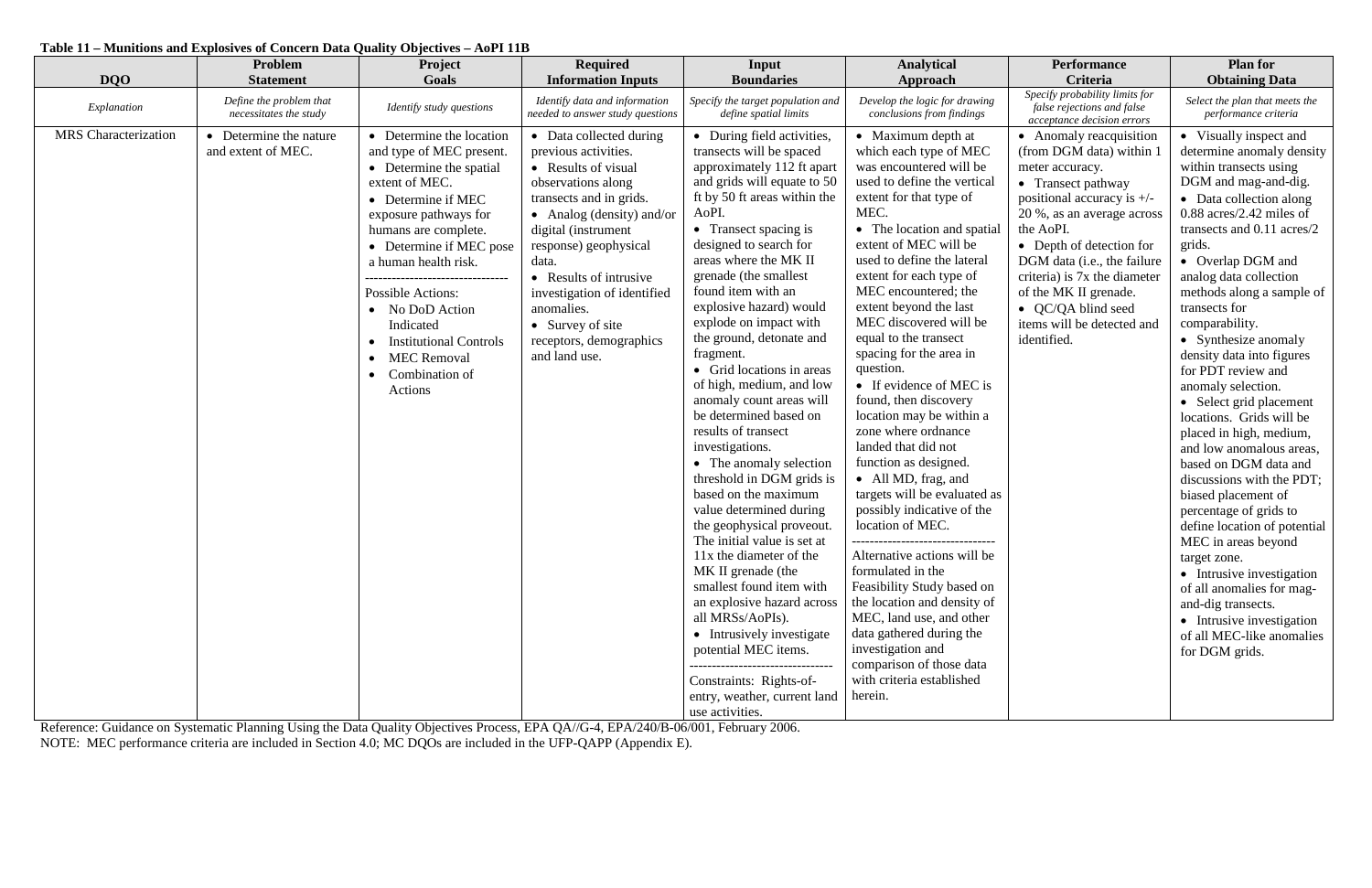# **Table 12 – Munitions and Explosives of Concern Data Quality Objectives – AoPI 11C**

| <b>DQO</b>                  | Problem<br><b>Statement</b>                       | Project<br>Goals                                                                                                                                                                                                                                                                                                                                                                                                        | <b>Required</b><br><b>Information Inputs</b>                                                                                                                                                                                                                                                                                                         | Input<br><b>Boundaries</b>                                                                                                                                                                                                                                                                                                                                                                                                                                                                                                                                                                                                                                                                                                                                                                                                                                                                                                                                                               | <b>Analytical</b><br>Approach                                                                                                                                                                                                                                                                                                                                                                                                                                                                                                                                                                                                                                                                                                                                                                                                                                                                                                            | <b>Performance</b><br>Criteria                                                                                                                                                                                                                                                                                                                                 | <b>Plan for</b><br><b>Obtaining Data</b>                                                                                                                                                                                                                                                                                                                                                                                                                                                                                                                                                                                                                                                                                                                                                                                                                                                                                                      |
|-----------------------------|---------------------------------------------------|-------------------------------------------------------------------------------------------------------------------------------------------------------------------------------------------------------------------------------------------------------------------------------------------------------------------------------------------------------------------------------------------------------------------------|------------------------------------------------------------------------------------------------------------------------------------------------------------------------------------------------------------------------------------------------------------------------------------------------------------------------------------------------------|------------------------------------------------------------------------------------------------------------------------------------------------------------------------------------------------------------------------------------------------------------------------------------------------------------------------------------------------------------------------------------------------------------------------------------------------------------------------------------------------------------------------------------------------------------------------------------------------------------------------------------------------------------------------------------------------------------------------------------------------------------------------------------------------------------------------------------------------------------------------------------------------------------------------------------------------------------------------------------------|------------------------------------------------------------------------------------------------------------------------------------------------------------------------------------------------------------------------------------------------------------------------------------------------------------------------------------------------------------------------------------------------------------------------------------------------------------------------------------------------------------------------------------------------------------------------------------------------------------------------------------------------------------------------------------------------------------------------------------------------------------------------------------------------------------------------------------------------------------------------------------------------------------------------------------------|----------------------------------------------------------------------------------------------------------------------------------------------------------------------------------------------------------------------------------------------------------------------------------------------------------------------------------------------------------------|-----------------------------------------------------------------------------------------------------------------------------------------------------------------------------------------------------------------------------------------------------------------------------------------------------------------------------------------------------------------------------------------------------------------------------------------------------------------------------------------------------------------------------------------------------------------------------------------------------------------------------------------------------------------------------------------------------------------------------------------------------------------------------------------------------------------------------------------------------------------------------------------------------------------------------------------------|
| Explanation                 | Define the problem that<br>necessitates the study | Identify study questions                                                                                                                                                                                                                                                                                                                                                                                                | Identify data and information<br>needed to answer study questions                                                                                                                                                                                                                                                                                    | Specify the target population and<br>define spatial limits                                                                                                                                                                                                                                                                                                                                                                                                                                                                                                                                                                                                                                                                                                                                                                                                                                                                                                                               | Develop the logic for drawing<br>conclusions from findings                                                                                                                                                                                                                                                                                                                                                                                                                                                                                                                                                                                                                                                                                                                                                                                                                                                                               | Specify probability limits for<br>false rejections and false<br>acceptance decision errors                                                                                                                                                                                                                                                                     | Select the plan that meets the<br>performance criteria                                                                                                                                                                                                                                                                                                                                                                                                                                                                                                                                                                                                                                                                                                                                                                                                                                                                                        |
| <b>MRS</b> Characterization | Determine the nature<br>and extent of MEC.        | • Determine the location<br>and type of MEC present<br>within each MRS.<br>• Determine the spatial<br>extent of MEC within each<br>MRS.<br>• Determine if MEC<br>exposure pathways for<br>humans are complete.<br>• Determine if MEC pose<br>a human health risk.<br>Possible Actions:<br>• No DoD Action<br>Indicated<br><b>Institutional Controls</b><br><b>MEC Removal</b><br>$\bullet$<br>Combination of<br>Actions | • Data collected during<br>previous activities.<br>• Results of visual<br>observations along<br>transects and in grids.<br>• Analog (density) and/or<br>digital (instrument<br>response) geophysical<br>data.<br>• Results of intrusive<br>investigation of identified<br>anomalies.<br>• Survey of site<br>receptors, demographics<br>and land use. | • During field activities,<br>transects will be spaced<br>approximately 112 ft apart<br>and grids will equate to 50<br>ft by 50 ft areas within the<br>AoPI.<br>• Transect spacing is<br>designed to search for<br>areas where the MK II<br>grenade (the smallest)<br>found item with an<br>explosive hazard) would<br>explode on impact with<br>the ground, detonate and<br>fragment.<br>• Grid locations in areas<br>of high, medium, and low<br>anomaly count areas will<br>be determined based on<br>results of transect<br>investigations.<br>• The anomaly selection<br>threshold in DGM grids is<br>based on the maximum<br>value determined during<br>the geophysical proveout.<br>The initial value is set at<br>11x the diameter of the<br>MK II grenade (the<br>smallest found item with<br>an explosive hazard across<br>all MRSs/AoPIs).<br>• Intrusively investigate<br>potential MEC items.<br>Constraints: Rights-of-<br>entry, weather, current land<br>use activities. | • Maximum depth at<br>which each type of MEC<br>was encountered will be<br>used to define the vertical<br>extent for that type of<br>MEC.<br>• The location and spatial<br>extent of MEC will be<br>used to define the lateral<br>extent for each type of<br>MEC encountered; the<br>extent beyond the last<br>MEC discovered will be<br>equal to the transect<br>spacing for the area in<br>question.<br>• If evidence of MEC is<br>found, then discovery<br>location may be within a<br>zone where ordnance<br>landed that did not<br>function as designed.<br>• All MD, frag, and<br>targets will be evaluated as<br>possibly indicative of the<br>location of MEC.<br>Alternative actions will be<br>formulated in the<br>Feasibility Study based on<br>the location and density of<br>MEC, land use, and other<br>data gathered during the<br>investigation and<br>comparison of those data<br>with criteria established<br>herein. | • Anomaly reacquisition<br>(from DGM data) within 1<br>meter accuracy.<br>• Transect pathway<br>positional accuracy is $+/-$<br>20 %, as an average across<br>the AoPI.<br>• Depth of detection for<br>DGM data (i.e., the failure<br>criteria) is 7x the diameter<br>of the MK II grenade.<br>• QC/QA blind seed<br>items will be detected and<br>identified. | • Visually inspect and<br>determine anomaly density<br>within transects using<br>DGM and mag-and-dig.<br>• Data collection along<br>$0.14$ acres/0.38 miles of<br>transects and 5.03 acres of<br>DGM (4.97 acres on ball<br>field and 0.06 acres on 1<br>grid).<br>• Overlap DGM and<br>analog data collection<br>methods along a sample of<br>transects for<br>comparability.<br>• Synthesize anomaly<br>density data into figures<br>for PDT review and<br>anomaly selection.<br>• Select grid placement<br>locations. Grids will be<br>placed in high, medium,<br>and low anomalous areas,<br>based on DGM data and<br>discussions with the PDT;<br>biased placement of<br>percentage of grids to<br>define location of potential<br>MEC in areas beyond<br>target zone.<br>• Intrusive investigation<br>of all anomalies for mag-<br>and-dig transects.<br>• Intrusive investigation<br>of all MEC-like anomalies<br>for DGM areas/grids. |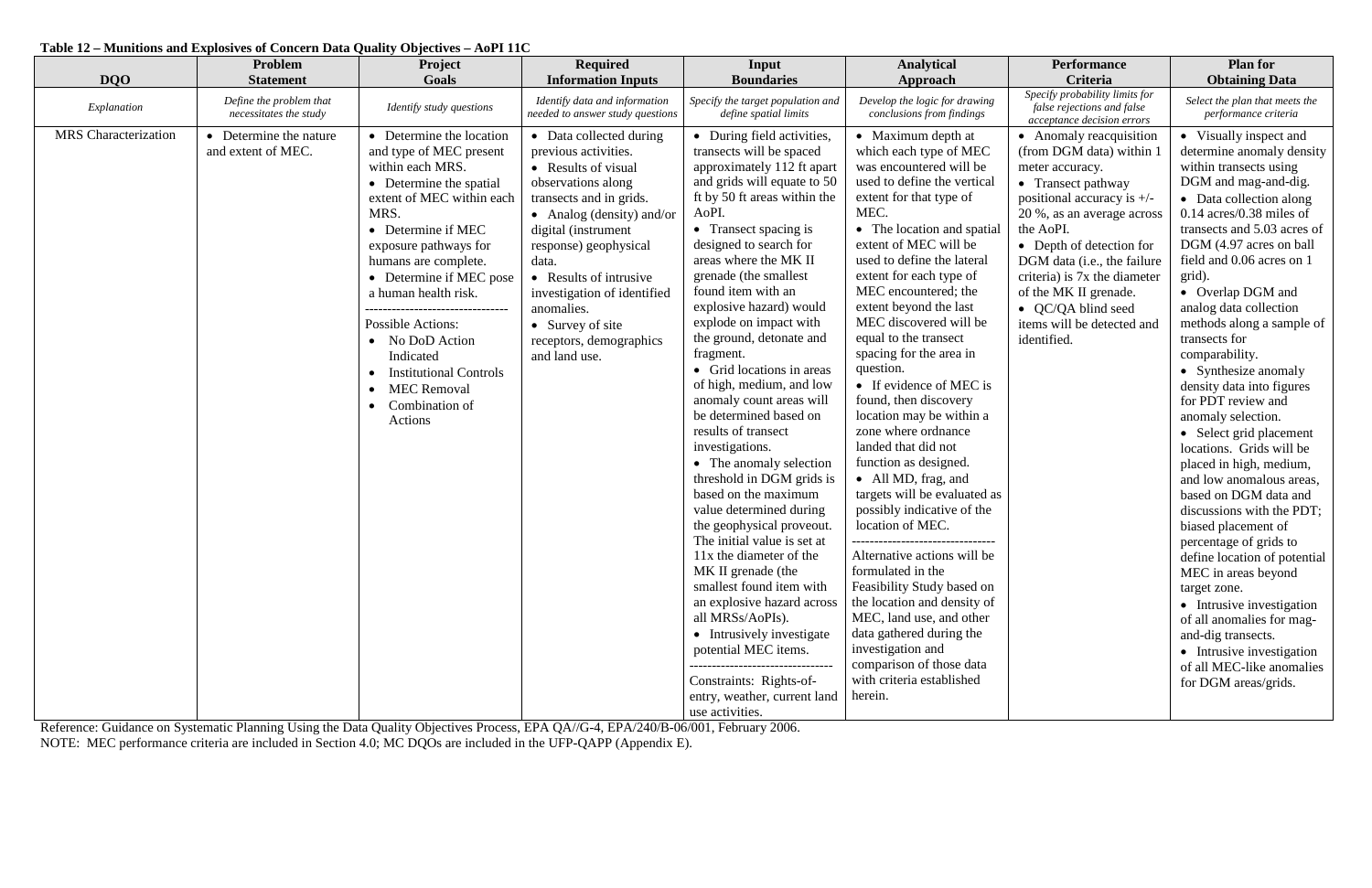## **Table 13 – Munitions and Explosives of Concern Data Quality Objectives – AoPI 11D**

| <b>DQO</b>                  | Problem<br><b>Statement</b>                       | Project<br>Goals                                                                                                                                                                                                                                                                                                                                                                                                                          | <b>Required</b><br><b>Information Inputs</b>                                                                                                                                                                                                                                                                                                         | Input<br><b>Boundaries</b>                                                                                                                                                                                                                                                                                                                                                                                                                                                                                                                                                                                                                                                                                                                                                                                                                                                                                                                                                                                                    | <b>Analytical</b><br>Approach                                                                                                                                                                                                                                                                                                                                                                                                                                                                                                                                                                                                                                                                                                                                                                                                                                                                                                            | <b>Performance</b><br>Criteria                                                                                                                                                                                                                                                                                                                                 | <b>Plan for</b><br><b>Obtaining Data</b>                                                                                                                                                                                                                                                                                                                                                                                                                                                                                                                                                                                                                                                                                                                                                                                                                                      |
|-----------------------------|---------------------------------------------------|-------------------------------------------------------------------------------------------------------------------------------------------------------------------------------------------------------------------------------------------------------------------------------------------------------------------------------------------------------------------------------------------------------------------------------------------|------------------------------------------------------------------------------------------------------------------------------------------------------------------------------------------------------------------------------------------------------------------------------------------------------------------------------------------------------|-------------------------------------------------------------------------------------------------------------------------------------------------------------------------------------------------------------------------------------------------------------------------------------------------------------------------------------------------------------------------------------------------------------------------------------------------------------------------------------------------------------------------------------------------------------------------------------------------------------------------------------------------------------------------------------------------------------------------------------------------------------------------------------------------------------------------------------------------------------------------------------------------------------------------------------------------------------------------------------------------------------------------------|------------------------------------------------------------------------------------------------------------------------------------------------------------------------------------------------------------------------------------------------------------------------------------------------------------------------------------------------------------------------------------------------------------------------------------------------------------------------------------------------------------------------------------------------------------------------------------------------------------------------------------------------------------------------------------------------------------------------------------------------------------------------------------------------------------------------------------------------------------------------------------------------------------------------------------------|----------------------------------------------------------------------------------------------------------------------------------------------------------------------------------------------------------------------------------------------------------------------------------------------------------------------------------------------------------------|-------------------------------------------------------------------------------------------------------------------------------------------------------------------------------------------------------------------------------------------------------------------------------------------------------------------------------------------------------------------------------------------------------------------------------------------------------------------------------------------------------------------------------------------------------------------------------------------------------------------------------------------------------------------------------------------------------------------------------------------------------------------------------------------------------------------------------------------------------------------------------|
| Explanation                 | Define the problem that<br>necessitates the study | Identify study questions                                                                                                                                                                                                                                                                                                                                                                                                                  | Identify data and information<br>needed to answer study questions                                                                                                                                                                                                                                                                                    | Specify the target population and<br>define spatial limits                                                                                                                                                                                                                                                                                                                                                                                                                                                                                                                                                                                                                                                                                                                                                                                                                                                                                                                                                                    | Develop the logic for drawing<br>conclusions from findings                                                                                                                                                                                                                                                                                                                                                                                                                                                                                                                                                                                                                                                                                                                                                                                                                                                                               | Specify probability limits for<br>false rejections and false<br>acceptance decision errors                                                                                                                                                                                                                                                                     | Select the plan that meets the<br>performance criteria                                                                                                                                                                                                                                                                                                                                                                                                                                                                                                                                                                                                                                                                                                                                                                                                                        |
| <b>MRS</b> Characterization | Determine the nature<br>and extent of MEC.        | • Determine the location<br>and type of MEC present.<br>• Determine the spatial<br>extent of MEC.<br>• Determine if MEC<br>exposure pathways for<br>humans are complete.<br>• Determine if MEC pose<br>a human health risk.<br>--------------------------------<br><b>Possible Actions:</b><br>• No DoD Action<br>Indicated<br><b>Institutional Controls</b><br><b>MEC Removal</b><br>$\bullet$<br>Combination of<br>$\bullet$<br>Actions | • Data collected during<br>previous activities.<br>• Results of visual<br>observations along<br>transects and in grids.<br>• Analog (density) and/or<br>digital (instrument<br>response) geophysical<br>data.<br>• Results of intrusive<br>investigation of identified<br>anomalies.<br>• Survey of site<br>receptors, demographics<br>and land use. | • During field activities,<br>transects will be spaced<br>approximately 112 ft apart<br>and grids will equate to 50<br>ft by 50 ft areas within the<br>AoPI.<br>• Transect spacing is<br>designed to search for<br>areas where the MK II<br>grenade (the smallest<br>found item with an<br>explosive hazard) would<br>explode on impact with<br>the ground, detonate and<br>fragment.<br>• Grid locations in areas<br>of high, medium, and low<br>anomaly count areas will<br>be determined based on<br>results of transect<br>investigations.<br>• The anomaly selection<br>threshold in DGM grids is<br>based on the maximum<br>value determined during<br>the geophysical proveout.<br>The initial value is set at<br>11x the diameter of the<br>MK II grenade (the<br>smallest found item with<br>an explosive hazard across<br>all MRSs/AoPIs).<br>• Intrusively investigate<br>potential MEC items.<br>----------------------------------<br>Constraints: Rights-of-<br>entry, weather, current land<br>use activities. | • Maximum depth at<br>which each type of MEC<br>was encountered will be<br>used to define the vertical<br>extent for that type of<br>MEC.<br>• The location and spatial<br>extent of MEC will be<br>used to define the lateral<br>extent for each type of<br>MEC encountered; the<br>extent beyond the last<br>MEC discovered will be<br>equal to the transect<br>spacing for the area in<br>question.<br>• If evidence of MEC is<br>found, then discovery<br>location may be within a<br>zone where ordnance<br>landed that did not<br>function as designed.<br>• All MD, frag, and<br>targets will be evaluated as<br>possibly indicative of the<br>location of MEC.<br>Alternative actions will be<br>formulated in the<br>Feasibility Study based on<br>the location and density of<br>MEC, land use, and other<br>data gathered during the<br>investigation and<br>comparison of those data<br>with criteria established<br>herein. | • Anomaly reacquisition<br>(from DGM data) within 1<br>meter accuracy.<br>• Transect pathway<br>positional accuracy is $+/-$<br>20 %, as an average across<br>the AoPI.<br>• Depth of detection for<br>DGM data (i.e., the failure<br>criteria) is 7x the diameter<br>of the MK II grenade.<br>• QC/QA blind seed<br>items will be detected and<br>identified. | • Visually inspect and<br>determine anomaly density<br>within transects using<br>DGM and mag-and-dig.<br>• Data collection along<br>$0.42$ acres/1.17 miles of<br>transects and 0.06 acres/1<br>grid.<br>• Overlap DGM and<br>analog data collection<br>methods along a sample of<br>transects for<br>comparability.<br>• Synthesize anomaly<br>density data into figures<br>for PDT review and<br>anomaly selection.<br>• Select grid placement<br>locations. Grids will be<br>placed in high, medium,<br>and low anomalous areas,<br>based on DGM data and<br>discussions with the PDT;<br>biased placement of<br>percentage of grids to<br>define location of potential<br>MEC in areas beyond<br>target zone.<br>• Intrusive investigation<br>of all anomalies for mag-<br>and-dig transects.<br>• Intrusive investigation<br>of all MEC-like anomalies<br>for DGM grids. |